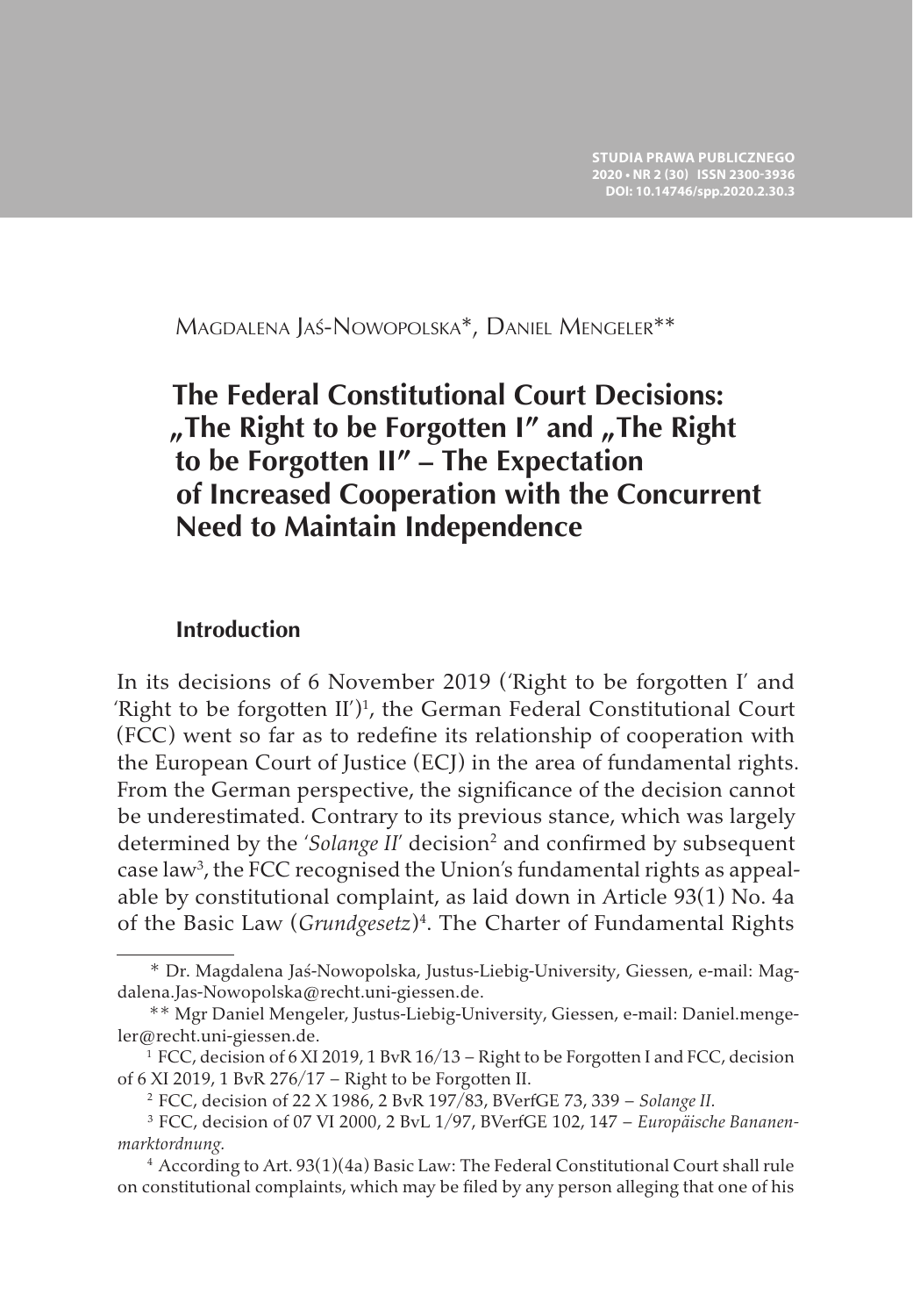of the European Union<sup>5</sup> is now a relevant standard of review for the FCC. This new approach involves risks and opportunities, since both the ECJ and the FCC have always used fundamental rights to determine their jurisdictional powers.<sup>6</sup> Prior to these decisions, the applicability of the Union's fundamental rights meant that the FCC did not exercise its jurisdictional power. The reason was that the application of such rights – in a manner similar to other Union law – takes precedence (*Anwendungsvorrang*)<sup>7</sup> over the Basic Law. The fundamental rights of the Union were thus solely a matter for the ECJ. By including them in its own review standards, the FCC now applies the fundamental rights of the Union and is becoming an actor to be reckoned with in that area. This article explains the current approach and highlights the relevant changes. Our focus is not so much on a historical analysis of the case-law as on the relevant aspects of constitutional law and Union law. Consequently, the first step will be to present the previous system, including the precedence of application of Union law and its exceptions from the FCC perspective (I.), as well as the controversial question of the interpretation of Article 51(1) of the Charter of Fundamental Rights $^{\rm 8}$ , which is decisive for the applicability of the fundamental rights under

<sup>7</sup> In this article we use the notion *precedence of application* instead of *supremacy* or *primacy of application, because the FCC uses it in its decision Right to be Forgotten II*. However, the FCC has also used in previous decisions *primacy of application*, FCC, decision of 30 VI 2009, 2 BvE 2/08 and 5/08, 2 BvR 1010/08, 1022/08, 1259/08 and 182/09, BVerfGE 123, 267 – *Lissabon*.

<sup>8</sup> According to Article 51, para. 1 of the Charter of Fundamental Rights: The provisions of this Charter are addressed to the institutions and bodies of the Union with due regard for the principle of subsidiarity and to the Member States only when they are implementing Union law. They shall therefore respect the rights, observe the principles and promote the application thereof in accordance with their respective powers.

basic rights or one of his rights under paragraph (4) of Article 20 or under Article 33, 38, 101, 103 or 104 has been infringed by public authority.

Basic Law for the Federal Republic of Germany in the revised version published in the Federal Law Gazette Part III, classification number 100-1, as last amended by Article 1 of the Act of 28 March 2019 (Federal Law Gazette I p. 404).

<sup>5</sup> Official Journal of the European Union, C 326/391.

<sup>6</sup> ECJ, judgement of 26 II 2013, Cs. C-617/10 – *Åkerberg Fransson*, ECLI:EU:C:2013:105, para. 21; ECJ, judgement of 30 IV 2014, Cs. C-390/12, ECLI:EU:C:2014:281 – *Pfleger and Others*, para. 34; FCC, decision of 15 I 1958, 1 BvR 400/51, BVerfGE 7, 198 – *Lüth*; FCC, decision of 16 I 1957, 1 BvR 253/56, BVerfGE 6, 32 – *Elfes*; FCC, decision of 25 II 1975, 1 BvF 1-6/74, BVerfGE 39, 1 – *Schwangerschaftsabbruch I*; FCC, decision of 28 V 1993, 2 BvF 2/90, 4/90 and 5/92, BVerfGE 88, 203 – *Schwangerschaftsabbruch II*; FCC, decision of 20 IV 2016, 1 BvR 966/09 and 1140/09, BVerfGE 141, 220 – *BKA*.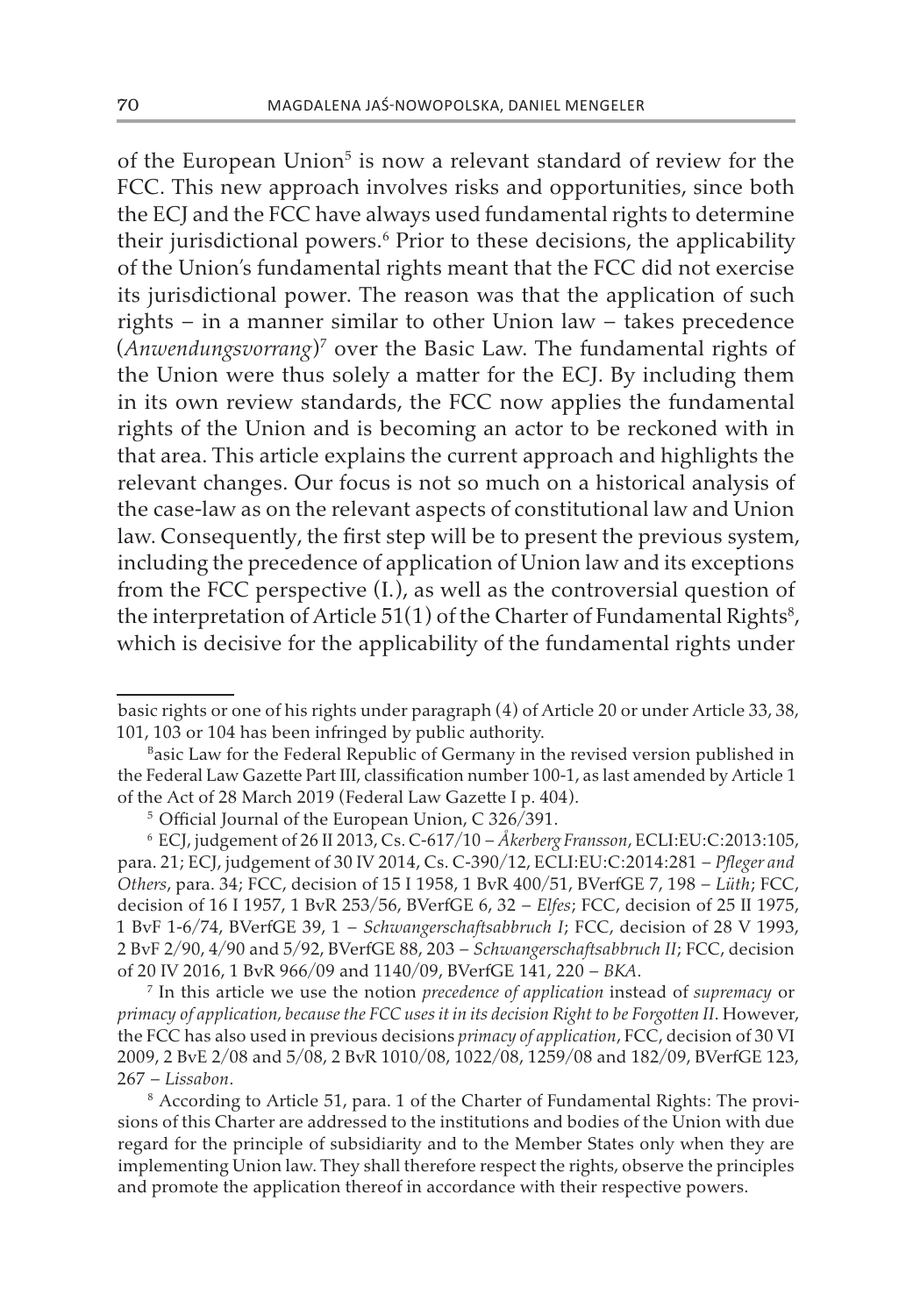the Charter (II.). Based on this, a presentation of the '*Right to be forgotten II*' decision will be made, taking into account the new aspects (III.). The concluding part provides an overview of the consequences, open questions, risks and opportunities of the approach (IV.).

### **1. The precedence of application and its exceptions under the Basic Law**

The precedence of Union law is a key concept in the relationship between Union law and national law.9 This means that Union law must be applied even where it conflicts with national law. From the German perspective, precedence of application does not nullify German law; the conflicting national provisions remain valid but are not applied. The FCC emphasized in its early case-law the independence of Community law and recognized its precedence of application over national law in principle.10 The FCC ruled that European Economic Community (EEC) legislation represented the exercise of supranational authority, a notion distinct from national public authority under the Basic Law.11 However, the precedence of application of supranational law in the area of fundamental rights has repeatedly been the focus of FCC case-law (1.). The consideration initially given to the protection of fundamental rights later led to the recognition of ultra vires review<sup>12</sup> and identity review<sup>13</sup>, which constitute a constitutional control mechanism employed by the FCC under narrow conditions for the European integration process (2.).

<sup>&</sup>lt;sup>9</sup> Already early in the case law developed by the ECJ: Judgment of the Court of 5 II 1963, Cs. 26/62 – *Van Gend & Loos*, ECLI:EU:C:1963:1; Judgment of the Court of 15 VII 1964, Cs. 6/64 – *Costa/ENEL*, ECLI:EU:C:1964:66; Judgment of the Court of 9 III 1978, Cs. 106/77 – *Simmenthal*, ECLI:EU:C:1978:49.

<sup>10</sup> FCC, decision of 18 X 1967, 1 BvR 248/63 and 216/67, BVerfGE 22, p. 293 (295 et seq.) – *EWG-Verordnungen.* 

 $11$  Ibidem, paras  $15-18$ .

<sup>12</sup> FCC, decision of 12 X 1993, 2 BvR 2134/92 and 2159/92, BVerfGE 89, 155 – *Maastricht*; FCC, decision of 21 VI 2016, 2 BvR 2728/13, 2729/13, 2730/13 and 2731/13, 2 BvE 13/13, BVerfGE 142, 123 – *OMT*; FCC, decision of 05 V 2020, 2 BvR 859/15, 1651/15, 2006/15 and 980/16 – *PSPP*.

<sup>13</sup> FCC, decision of 30 VI 2009, 2 BvE 2/08 and 5/08, 2 BvR 1010/08, 1022/08, 1259/08 and 182/09, BVerfGE 123, 267 – *Lissabon*; FCC, decision of 15 XII 2015, 2 BvR 2735/14, BVerfGE 140, 317 – *Europäischer Haftbefehl*.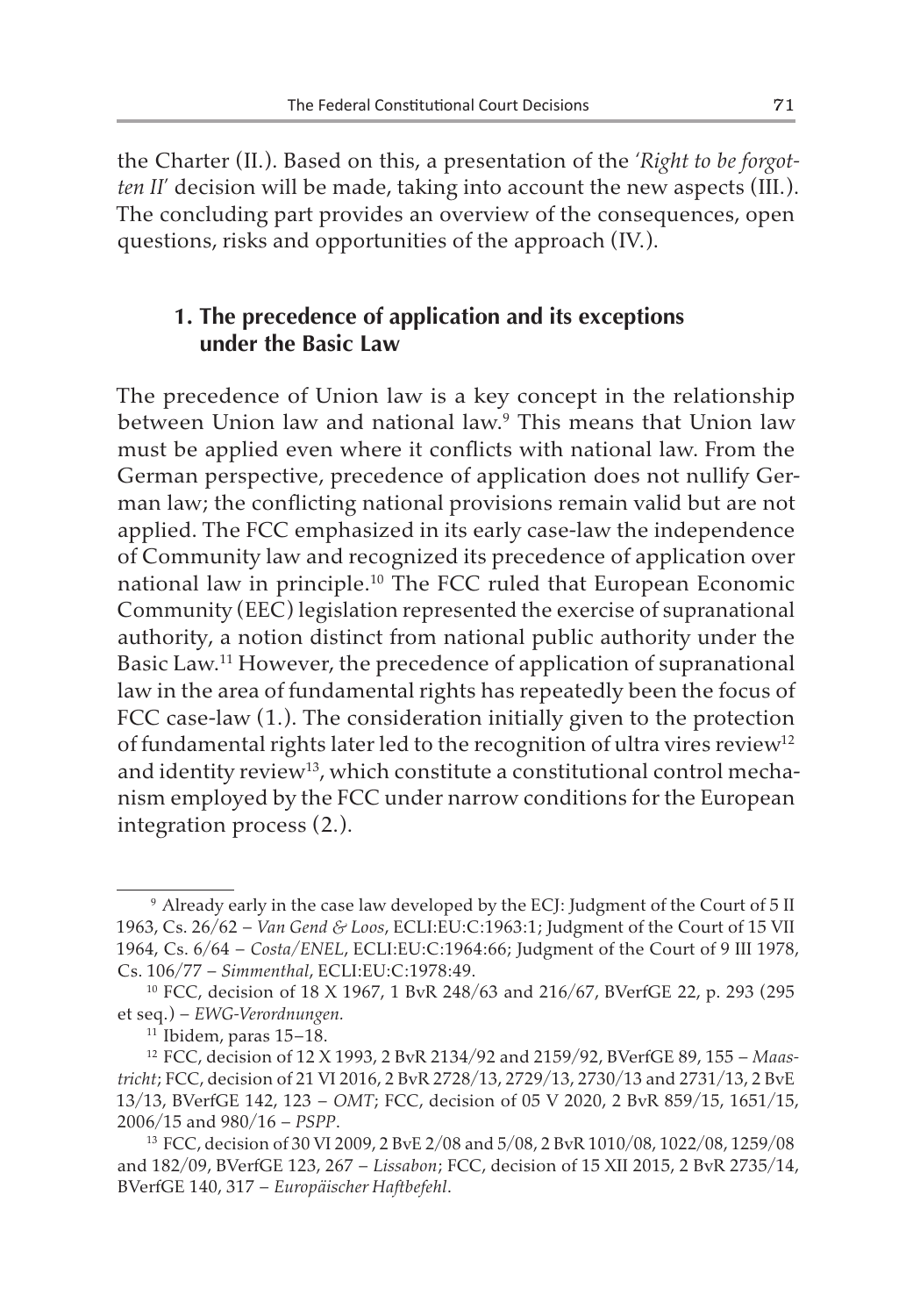# **1.1. Precedence of application and its meaning in the area of fundamental rights**

In the area of fundamental rights, the precedence of application was the main aspect of the FCC judgements '*Solange I*' 14 and '*Solange II*'.15 In '*Solange I*' issued in 1974, the FCC reserved the right to check the conformity of European Union (EU) provisions against the fundamental rights set out in the Basic Law "as long as the integration process has not progressed so far that Community law receives a catalogue of fundamental rights decided on by a parliament and of settled validity, which is adequate in comparison with the catalogue of fundamental rights contained in the Basic Law."16 A possible infringement of fundamental rights under the Basic law led to the inapplicability of the provisions of Community law. The FCC expressly clarified that a decision on the validity of Community law is reserved for the ECJ. This approach is entirely in line with earlier case-law.17 The main argument in this judgement is the need for the protection of such aspects of the German Basic Law which define the essential features of the constitution.<sup>18</sup> In particular, according to the FCC, effective monitoring of fundamental rights by the ECJ is necessary but non-existent due to a lack of individual legal protection. While this approach forms the basis for the ultra vires review and the identity review established in later judgments<sup>19</sup>, it drew strong criticism from within the First Senate20 already in the '*Solange I'* decision. In a dissenting opinion, judges *Rupp, Hirsch* and *Wand* charged that Community law did provide a sufficient legal mechanism for the protection of fundamental rights. The '*Solange II'* decision issued in 1986 is already laid out in this dissenting opinion. In it, the FCC stated that since the first '*Solange*' decision was issued, "a measure of protection of fundamental

<sup>14</sup> FCC, decision of 29 V 1974, 2 BvL 52/71, BVerfGE 37, 271 – *Solange I*.

<sup>15</sup> FCC, decision of 22 X 1986, 2 BvR 197/83, BVerfGE 73, 339 – *Solange II*.

<sup>&</sup>lt;sup>16</sup> Ibidem; According to the lack of translation of the judgment into English, the authors have made their own translation for the purposes of this Article.

<sup>17</sup> FCC, decision of 18 X 1967, 1 BvR 248/63 and 216/67, BVerfGE 22, 293 – *EWG-Verordnungen*, paras 1–5.

<sup>18</sup> FCC, decision of 29 V 1974, 2 BvL 52/71, BVerfGE 37, 271, p. 280 – *Solange I*.

<sup>19</sup> FCC, decision of 12 X 1993, 2 BvR 2134/92 and 2159/92, BVerfGE 89, 155 – *Maastricht*; FCC, decision of 30 VI 2009, 2 BvE 2/08 and 5/08, 2 BvR 1010/08, 1022/08, 1259/08 and 182/09, BVerfGE 123, 267 – *Lissabon*.

<sup>&</sup>lt;sup>20</sup> The First Senate is basically responsible for constitutional complaints and fundamental rights, whereas the Second Senate is responsible for disputes concerning the organisation of the state.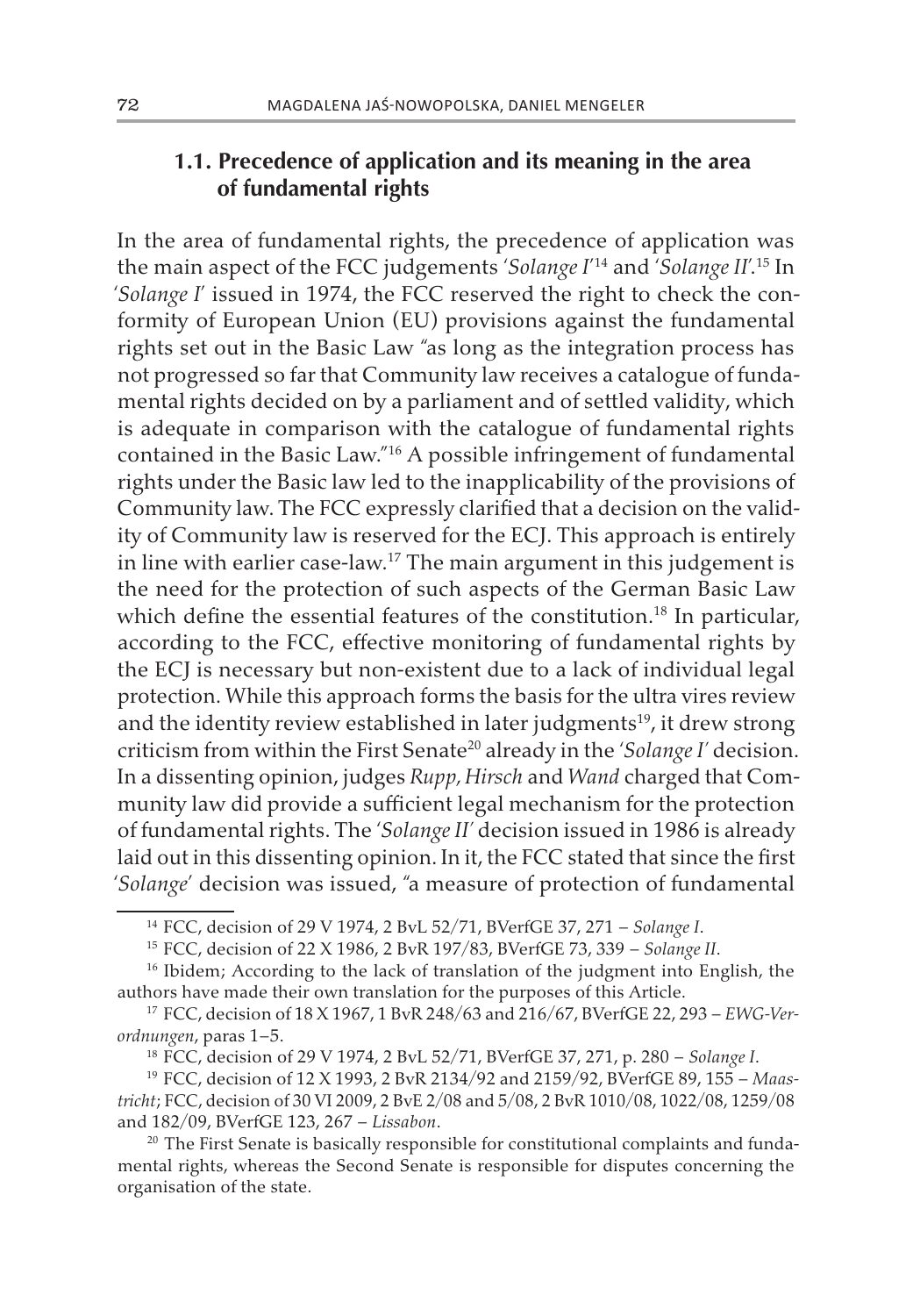rights had been established within the sovereign jurisdiction of the European Communities which in its conception, substance and manner of implementation is essentially comparable with the standards of fundamental rights provided for in the Basic Law."21

Therefore, the FCC essentially reversed the main argument of the first '*Solange I*' decision issued in 1974. The wording of '*Solange II'* is as follows: "As long as the European Communities […] generally ensure effective protection of fundamental rights as against the sovereign powers of the Communities which is to be regarded as substantially similar to the protection of fundamental rights required unconditionally by the Constitution […], the FCC will no longer exercise its jurisdiction to decide on the applicability of secondary Community legislation […] and it will no longer review such legislation by the standard of the fundamental rights contained in the Basic Law."<sup>22</sup> Today, the written catalogue of fundamental rights in the Charter of Fundamental Rights, which itself is part of primary law, according to Article 6(1) TEU, and the fundamental rights case-law of the ECJ, which is becoming increasingly important<sup>23</sup>, ensure the level of protection required by in *Solange II*.

Important key considerations regarding the multilevel protection of fundamental rights in the EU were included in the Court's decision on the regulation of the Community Banana Market in June 2000. The FCC had to decide whether constitutional complaints and submissions by courts which assert that fundamental rights laid down in the Basic Law have been infringed by secondary European Community Law are admissible. It was found inadmissible to file constitutional complaints and requests, with general courts under Article 100 of the Basic Law<sup>24</sup>, asking to verify the constitutionality of particular regulations in cases

(2) If, in the course of litigation, doubt exists as to whether a rule of international law is an integral part of federal law and whether it directly creates rights and duties

<sup>21</sup> FCC, decision of 22 X 1986, 2 BvR 197/83, BVerfGE 73, p. 339 (378) – *Solange II*. According to the lack of translation of the judgment into English, the authors has made the translation for the purposes of this Article

<sup>22</sup> FCC, decision of 22 X 1986, 2 BvR 197/83, BVerfGE 73, p. 339 (340) – *Solange II*.

<sup>23</sup> ECJ, judgement of 21 XII 2016, Cs. C-203/15 – *Tele2 Sverige*, ECLI:EU:C:2016:970.

<sup>&</sup>lt;sup>24</sup> Article 100 of the Basic Law for the Federal Republic of Germany:

<sup>(1)</sup> If a court concludes that a law on whose validity its decision depends is unconstitutional, the proceedings shall be stayed, and a decision shall be obtained from the Land court with jurisdiction over constitutional disputes where the constitution of a Land is held to be violated or from the Federal Constitutional Court where this Basic Law is held to be violated. This provision shall also apply where the Basic Law is held to be violated by Land law and where a Land law is held to be incompatible with a federal law.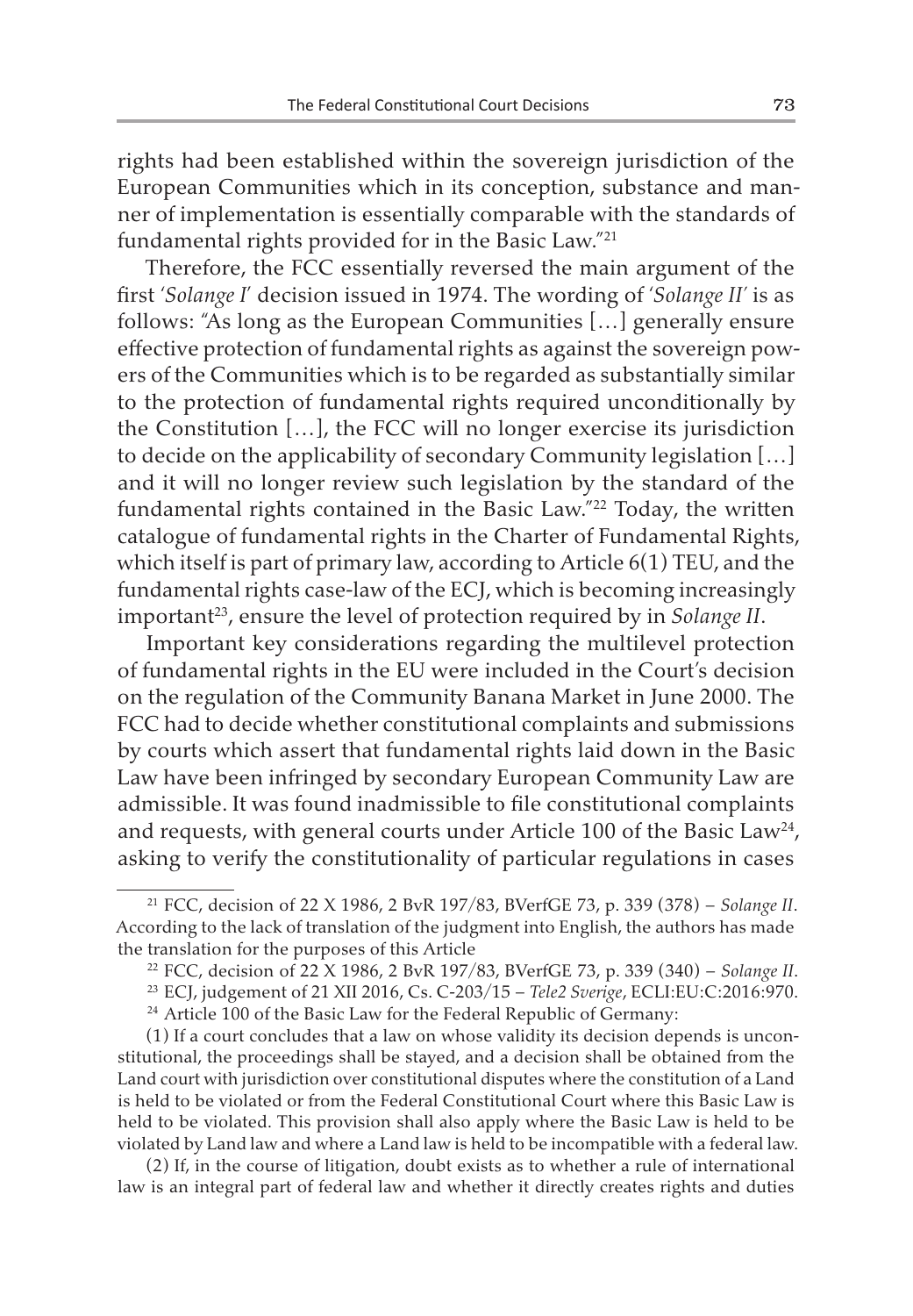where the applicant does not claim that the development of European law, including the ECJ jurisprudence, has reduced the standard of protection of his fundamental rights to a level below the minimum specified in the '*Solange II'* decision. Therefore, a request for examining the conformity of the secondary Community legislation against fundamental rights under the Basic Law, as well as constitutional complaints against such provisions, may be based only on the claim that a legal effect has been produced by the insufficient protection of guarantees of fundamental rights.

Moreover, the FCC mentioned the 1992 change in its legal position, introduced by a new clause implemented into the EU law following German reunification. The court stated that Article 23(1) No. 1 of the Basic Law<sup>25</sup> widened the constitutional court's jurisdiction regarding European integration. According to the FCC, there was no need either for the identical protection of individual fundamental rights under the Basic Law or for the ECJ to produce identical case law. In order to meet the constitutional requirements, it is sufficient that ECJ jurisprudence guarantees fundamental rights protection within Community law, which corresponds to fundamental rights protection under the Basic Law.26 The judgements clearly show the approach of the FCC. The court accepts the precedence of application of Union law when Union fundamental rights are applicable. However, this only applies as long as the fundamental rights of the Union provide a level of protection of fundamental rights comparable to that provided by the Basic Law. The protection

for the individual (Article 25), the court shall obtain a decision from the Federal Constitutional Court.

<sup>(3)</sup> If the constitutional court of a Land, in interpreting this Basic Law, proposes to derogate from a decision of the Federal Constitutional Court or of the constitutional court of another Land, it shall obtain a decision from the Federal Constitutional Court.

<sup>&</sup>lt;sup>25</sup> Article 23(1) of the Basic Law for the Federal Republic of Germany: With a view to establishing a united Europe, the Federal Republic of Germany shall participate in the development of the European Union that is committed to democratic, social and federal principles, to the rule of law and to the principle of subsidiarity and that guarantees a level of protection of basic rights essentially comparable to that afforded by this Basic Law. To this end the Federation may transfer sovereign powers by a law with the consent of the Bundesrat. The establishment of the European Union, as well as changes in its treaty foundations and comparable regulations that amend or supplement this Basic Law or make such amendments or supplements possible, shall be subject to paragraphs (2) and (3) of Article 79.

<sup>26</sup> J.A. Frowein, *Die Europäisierung des Verfassungsrechts*, in: Festschrift für 50. Jahre Bundesverfassungsgericht, ed. by P. Badura, H. Dreier, Tübingen 2001, p. 217.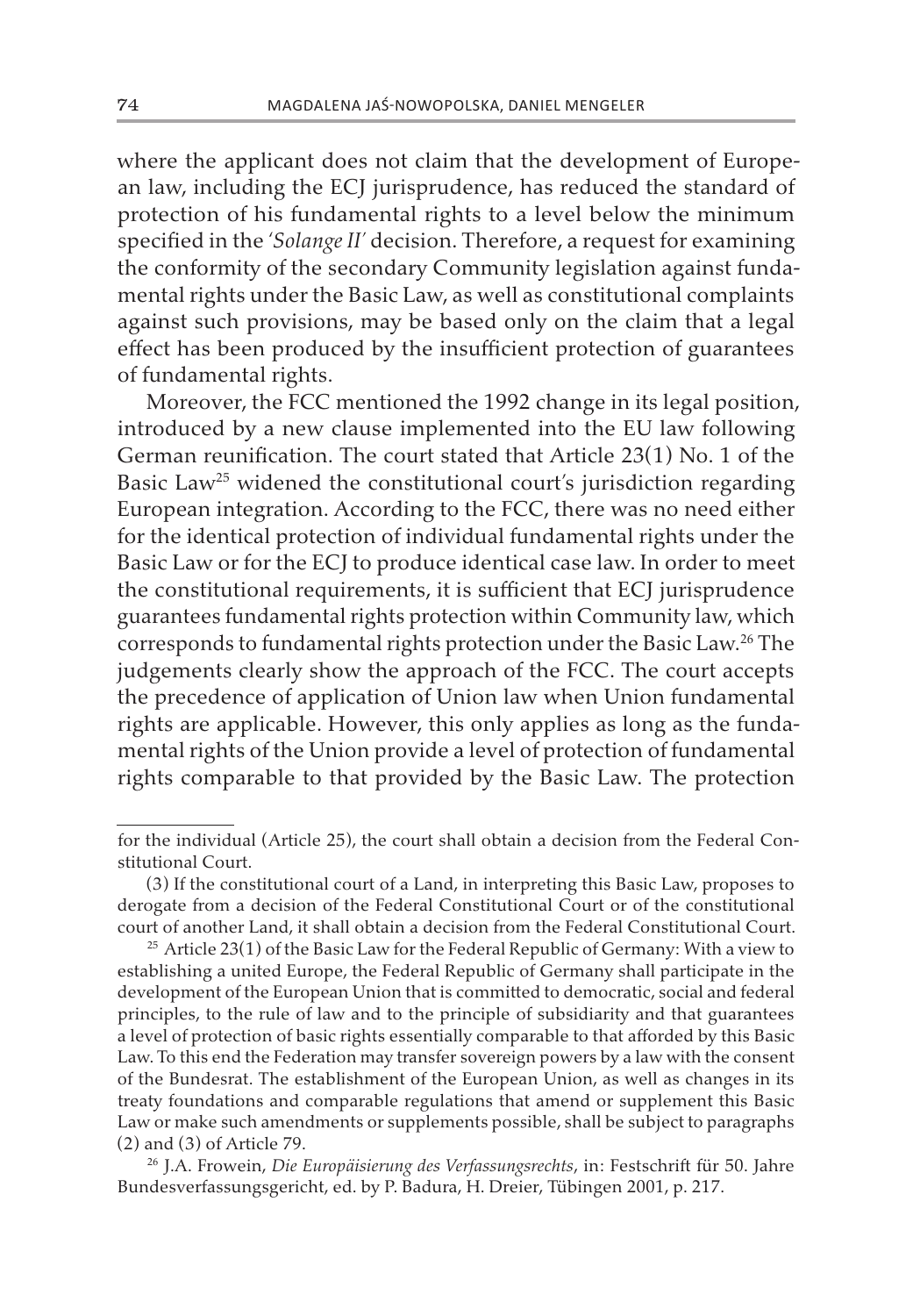of fundamental rights does not have to be identical with the fundamental rights under the Basic Law in detail, but must correspond in its effectiveness to the German standard. As already stated, this reservation is only theoretical in nature because of the level of protection that is now available at the Union level.

### **1.2. The ultra vires review and the identity review**

The ultra-vires review and identity review constitute a general prerogative of the Basic Law within the integration process of the European Union and in principle mean that Union law does not take precedence in its application. The two control mechanisms relate less to the area of fundamental rights than to the question of which integration steps are covered by the Basic Law. The relationship between ultra vires review and identity review is still controversial in German jurisprudence.<sup>27</sup> According to German constitutional law, ultra vires legislative acts are those which are adopted by the European Union without any empowerment needed under the principle of conferral laid down in Article 5(1) TEU, but which are possible in principle under the Basic Law, provided the corresponding competence is transferred.<sup>28</sup>

In contrast, the identity review should be defined as a mechanism of national constitutional law aimed at restricting the number of critical breaches of the constitution through an integration process serving a safeguarding and stabilising function against parliamentary liability.<sup>29</sup>

<sup>27</sup> S. Simon, *Grenzen des Bundesverfassungsgerichts im europäischen Integrationsprozess*, Tübingen 2006, p. 233 et seq.; The main difference is arguably the procedural approach and the legal consequence of classifying a Union act as ultra vires. The determination of an ultra vires act first requires referral to the ECJ. If, on this basis, the Federal Constitutional Court classifies Union action as ultra vires, the German institutions are obliged to work towards ensuring that the Union acts in accordance with its competences. In principle, this can also be done by transferring further competences, compare to this the FCC decision of 05 V 2020, 2 BvR 859/15, 1651/15, 2006/15 and 980/16 – *PSPP*.

<sup>28</sup> FCC, decision of 12 X 1993, 2 BvR 2134/92 and 2159/92, BVerfGE 89, 155 – *Maastricht*; FCC, decision of 21 VI 2016, 2 BvR 2728/13, 2729/13, 2730/13 and 2731/13, 2 BvE 13/13, BVerfGE 142, 123 – *OMT*; FCC, decision of 05 V 2020, 2 BvR 859/15, 1651/15, 2006/15 and 980/16 – *PSPP*; FCC, decision of 30 VII 2019, 2 BvR 1685/14 and 2631/14, BVerfGE 151, 202 – *Europäische Bankenunion*; FCC, decision of 13 II 2020, 2 BvR 739/17 – *Europäisches Patentgericht*.

<sup>29</sup> K. Schneider, Der Ultra-vires Maßstab im Außenverfassungsrecht, AöR 2014, vol. 139, p. 255 et seq.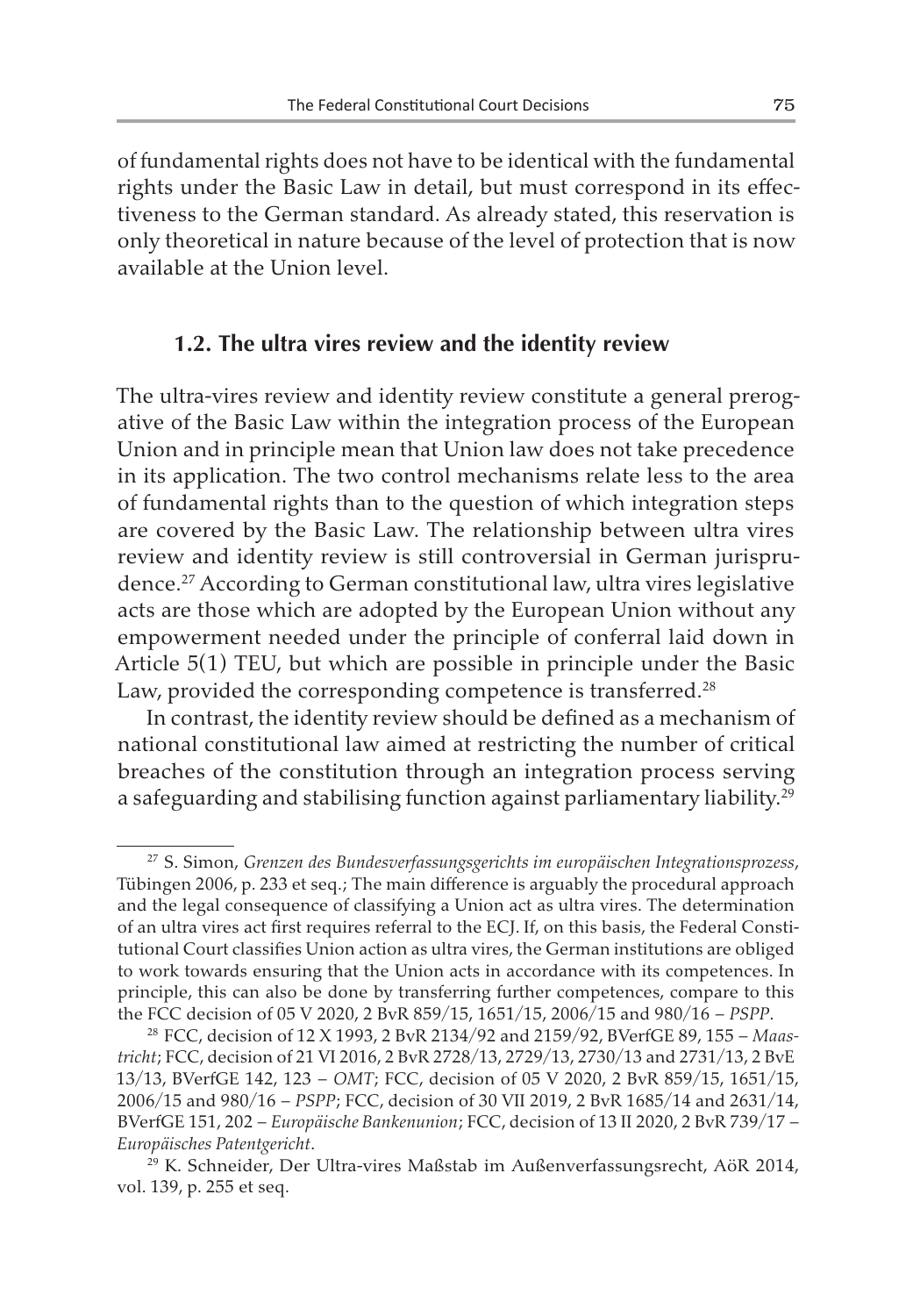When analysing the legal basis for the identity review, one must refer to the FCC decision on the Lisbon Treaty.<sup>30</sup> In that judgment, the FCC specified the terms of such control, pointing out that it should apply when legal protection cannot be obtained at the EU level and the abuse of authority is evident. In such cases, the FCC verifies whether actions of the EU institutions were performed in accordance with the principle of subsidiarity within the limits of authoritative rights granted to them. The FCC verifies further whether these acts infringe the constitutional identity of the Basic Law, pursuant to Article 23(1), sentence 3, in connection with the entrenchment clause in Article 79(3) of the Basic Law. The control should be in line with the constitutional principle of favourability towards European integration, and therefore it does not constitute a breach of the loyal cooperation specified in Article 4(3) TEU.

In turn, the FCC 201031 answered in its '*Honeywell*' ruling, issued in 201032, the question whether the European Court of Justice exceeded its authority by elaborating on the rules of Union law, i.e. whether it acted ultra vires. In the above judgment, the FCC did not consent to the full authority of the ECJ in assessing whether a given instrument of EU law was issued based on the superior rights granted to the EU, because according to the FCC, this would be equivalent to "fully transferring the burden of administration of the Treaty bases to the EU institutions." Such a structurally significant shift in the ECJ hierarchy of authority to make decisions in individual cases should not be warranted.

In the judgment discussed above, the FCC held that, in addition to ultra vires control applied in a way favourable to EU law, the control in question is applied by the FCC by way of exception and should be used in a narrower way. Due to the fact that in the case of a complaint related to exceeding of the authority the scope of the control also covers the legal view expressed by the ECJ, according to the FCC, it is vital to protect both the authority, and the position of the independent transnational judicial bodies. "This means, on the one hand, respect for the Union's own methods of justice to which the Court of Justice considers itself to be bound and which do justice to the "uniqueness" of the Treaties and goals that are inherent to them […]. Secondly, the Court of Justice has a right to tolerance of error. It is hence not a matter

<sup>30</sup> FCC, decision of 30 VI 2009, 2 BvE 2/08 and 5/08, 2 BvR 1010/08, 1022/08, 1259/08 and 182/09, BVerfGE 123, p. 267 (353 et seq.) – *Lissabon.*

<sup>31</sup> FCC, decision of 06 VII 2010, 2 BvR 2661/06, BVerfGE 126, 286 – *Honeywell*.

<sup>32</sup> FCC, decision of 06 VII 2010, 2 BvR 2661/06, BVerfGE 126, 286 – *Honeywell*.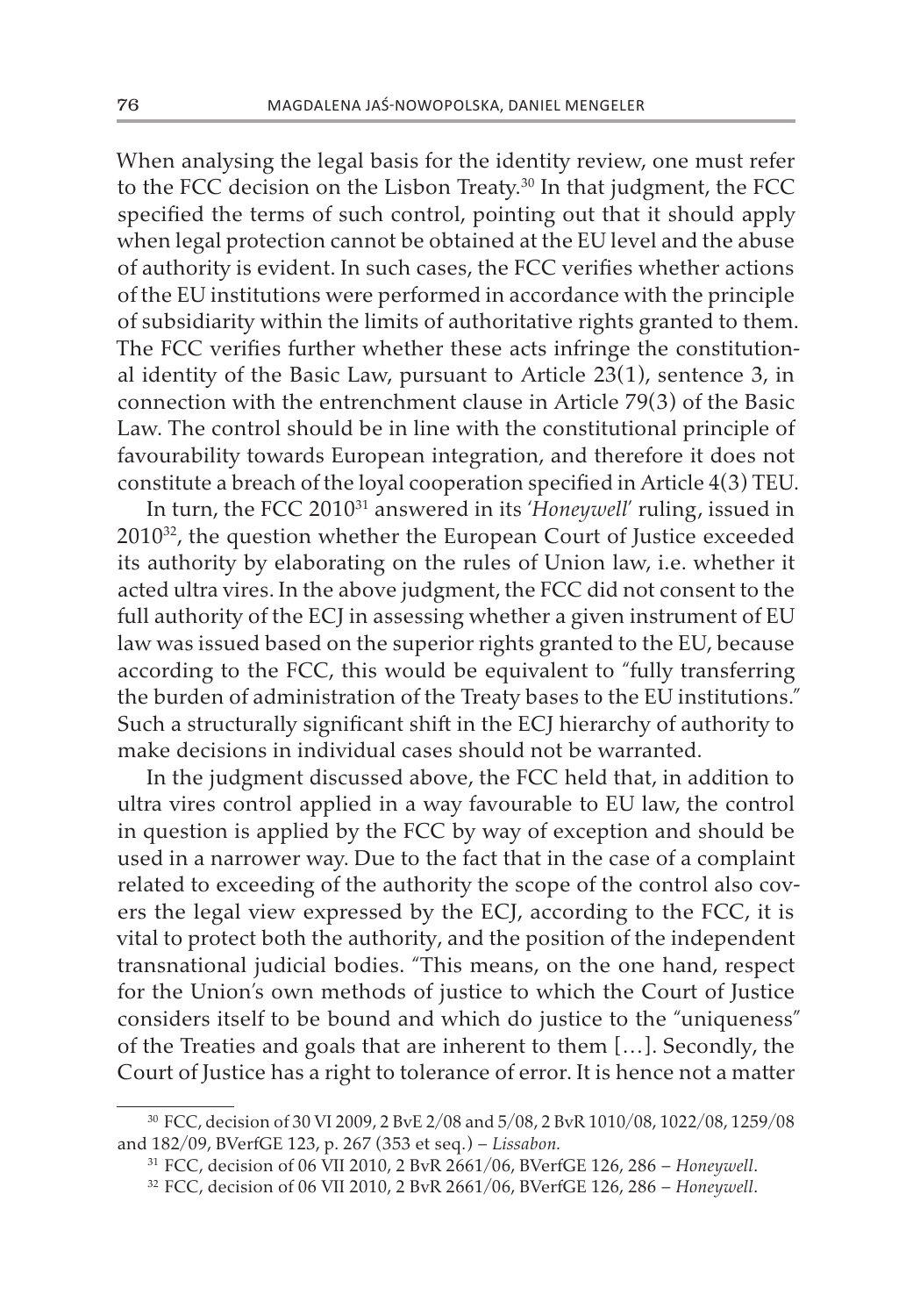for the Federal Constitutional Court in questions of the interpretation of Union law which with a methodical interpretation of the statute can lead to different outcomes in the usual legal science discussion framework, to supplant the interpretation of the Court of Justice with an interpretation of its own. Interpretations of the bases of the Treaties are also to be tolerated which, without a considerable shift in the structure of competences, constitute a restriction to individual cases and either do not permit impacts on fundamental rights to arise which constitute a burden or do not oppose domestic compensation for such burdens."33

Another significant decision was the ECJ judgment of 2015 on OMT<sup>34</sup> concerning the legality of the bond purchase made by the European Central Bank (ECB). It should be noted that in this matter a kind of dialogue occurred between the ECJ and the FCC. The application for issuing of a prejudicial decision included a direct proposition that the action of an EU institution is ultra vires in nature and contradicts the primary law. The ECJ did not uphold this proposition. However, it should be pointed out that in the judgment of 21 June 2016 on the OMT decision<sup>35</sup>, the FCC developed the criteria for the control of both ultra vires acts, as well as acts standing in opposition to constitutional identity.<sup>36</sup>

Unlike the ultra vires review, the identity review is also applied in the area of fundamental rights, albeit under very strict conditions. This is because human dignity protected by Article 1(1) of the Basic Law is part of the constitutional identity laid down in Article 79.3 of the Basic Law. The decision on the European arrest warrant, issued in 2015<sup>37</sup>, stated that "the Federal Constitutional Court, by means of the identity review, guarantees without reservations and in every individual case the protection of fundamental rights indispensable according to Art. 23 sec. 1 sentence 3 in conjunction with Art. 79 sec. 3 and Art. 1 sec. 1 GG."38

<sup>33</sup> FCC, decision of 06 VII 2010, 2 BvR 2661/06, BVerfGE 126, 286 – *Honeywell*, para. 66.

<sup>34</sup> ECJ, judgement of 16 VI 2015, Cs. C-62/14 – *Gauweiler and Others*, ECLI:EU:C:2015:400.

<sup>35</sup> FCC, decision of 21 VI 2016, 2 BvR 2728/13, 2729/13, 2730/13 and 2731/13, 2 BvE 13/13, BVerfGE 142, 123 – *OMT*.

<sup>36</sup> M. Bainczyk, *Problemy hybrydowej oceny aktów unijnego prawa pochodnego w świetle wyroku niemieckiego Federalnego Trybunału Konstytucyjnego z 21.06.2016 r. w sprawie decyzji OMT* [Challenges of the hybrid assessment of the EU secondary legislation in the light of the German Federal Constitutional Court judgment of 21 June 2016 on the OMT decision], EPS 2017 No. 11, p. 29 et seq.

<sup>37</sup> FCC, decision of 15 VII 2015, 2 BvR 2735/14, BVerfGE 140, 317 – *Europäischer Haftbefehl*.

<sup>38</sup> Ibidem, para. 49.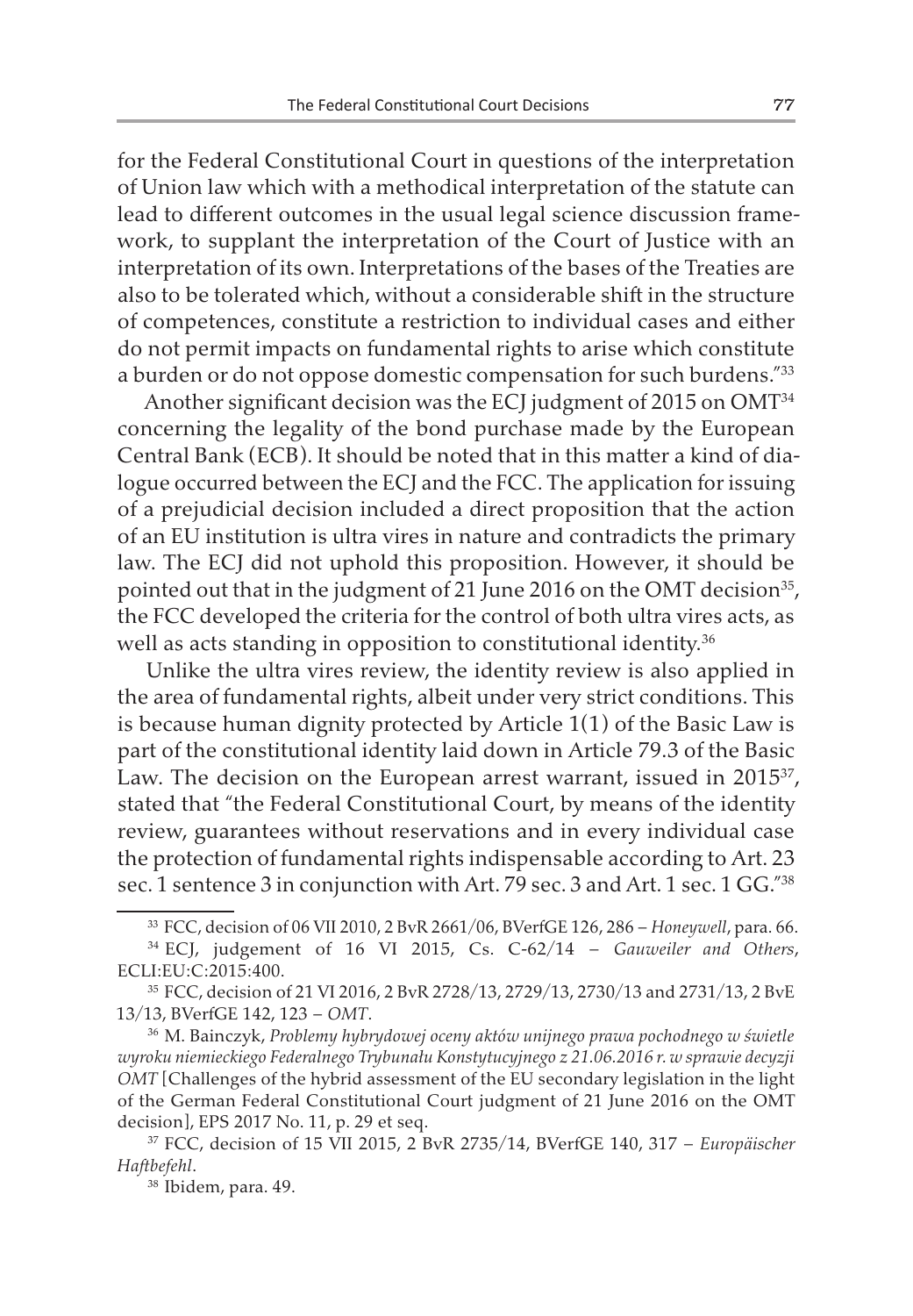In this specific case, the German authorities were not allowed to comply with Italy's extradition request, because it could not be ensured that the court procedure carried out in Italy complied with the requirements of Article 1(1) of the Basic Law. However, the court emphasized that the ascertainment of a violation of constitutional identity in the context of fundamental rights is the absolute exception and can only be approved under restrictive conditions.<sup>39</sup> At this point, it can be stated that the precedence of application of Union law in the area of fundamental rights holds true in principle, despite the prerogative of identity review. However, as described above, the precedence of application only refers to cases where the Union's fundamental rights are applicable. The answer to this key question is largely determined by the interpretation of Article 51.1 of the Charter of Fundamental Rights, which is disputed between the ECJ and the FCC and which will be examined in detail below.

# **2. The interpretation of implementing Union law in the sense of Article 51.1 of the EU Charter**

The key issue in the interpretation of Article 51.1 of the EU Charter of Fundamental Rights is the question of the meaning of the implementation of Union law. The ECJ and the FCC follow different approaches in this respect. This can be explained by the fact that the applicability of the respective catalogues of fundamental rights also determines the scope of jurisdiction. The ECJ tends to have a broad interpretation.<sup>40</sup> In the "*Åkerberg Fransson*" judgement regarding the application of fundamental

<sup>39</sup> Ibidem, paras 34, 50.

<sup>40</sup> ECJ, judgement of 14 VI 2017, Cs.C-685/15 – *Online Games and Others*, ECLI:EU:C:2017:452, para.55; ECJ, judgement of 7 IX 2017, Cs.C-177/17 – *Demarchi Gino*, ECLI:EU:C:2017:656, para.18; ECJ, judgement of 8 XI 2016, Cs.C-243/15 – *Lesoochranárske zoskupenie VLK*, ECLI:EU:C:2016:838, para.51; ECJ, judgement of 5 II 2015, Cs.C-117/14 – *Nisttahuz Poclava*, ECLI:EU:C:2015:60, para. 29; ECJ, judgement of 22 V 2014, Cs.C-56/13 – *Érsekcsanádi Mezőgazdasági*, ECLI:EU:C:2014:352, para. 54; ECJ, judgement of 8 V 2014, Cs.C-483/12 – *Pelckmans Turnhout*, ECLI:EU:C:2014:304, paras 18 et seq.; ECJ, judgement of 30 IV 2014, Cs.C-390/12 – *Pfleger and Others*, ECLI:EU:C:2014:281, para.34; ECJ, judgement of 27 III 2014, Cs.C-265/13 – *Torralbo Marcos*, ECLI:EU:C:2014:187, para.29; ECJ, judgement of 28 XI 2013, Cs.C-258/13 – *Sociedade Agrícola e Imobiliária da Quinta de S. Paio*, ECLI:EU:C:2013:810, para.19; ECJ, judgement of 26 IX 2013, Cs.C-418/11 – *Texdata Software*, ECLI:EU:C:2013:588, para.72; ECJ, judgement of 26 II 2013, Cs. C-617/10 – *Åkerberg Fransson*, ECLI:EU:C:2013:105, para. 18 et seq.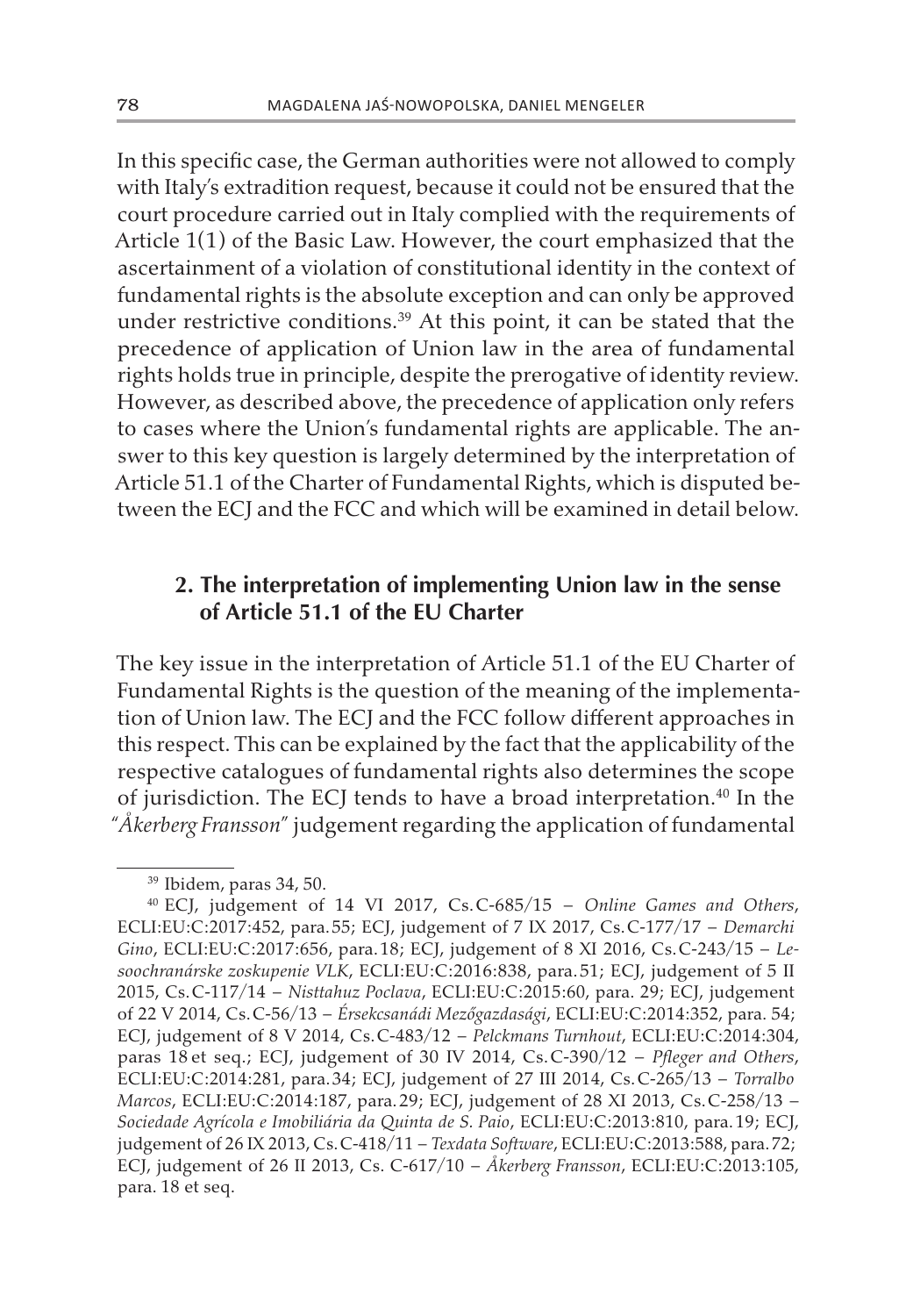rights, the CJEU extended the application of the Charter of Fundamental Rights. As set out in this judgement, Member states are required to observe EU fundamental rights 'in all situations governed by European Union law.' It is sufficient "if such legislation falls within the scope of European Union law", meaning that it must reference EU provisions. The Court decided that "where a court of a Member State is called upon to review whether fundamental rights are complied with by a national provision or measure which, in a situation where action of the Member States is not entirely determined by European Union law, implements the latter for the purposes of Article 51(1) of the Charter, national authorities and courts remain free to apply national standards of protection of fundamental rights, provided that the level of protection provided for by the Charter, as interpreted by the Court, and the primacy, unity and effectiveness of European Union law are not thereby compromised"41 [...]. It "has jurisdiction to answer the referred questions and to provide all guidance as to interpretation needed in order for the referring court to determine whether the national legislation is compatible with the new principle laid down in Article 50 of the Charter".42

In contrast, the FCC pursues a narrower approach, according to which it is decisive whether Union law imposes mandatory requirements on the member states or leaves room for discretion.<sup>43</sup> The FCC stated repeatedly in its decision that it will refrain from verifying the compatibility of German provisions with the Basic Law in cases when they are required in order to meet the requirements of EU law.<sup>44</sup> However, the applicants may still rely on an infringement of fundamental rights provided for by the Basic Law insofar as the German legislator had discretion to determine their scope, i.e. in all matters not regulated by EU law. This means that the fundamental rights under the Basic Law, with all their consequences, are applied when there is discretion in implementation. As a result, in this area, German public authority is bound,

<sup>44</sup> For example: A Decision of the Federal Constitutional Court on greenhouse gases emission certificates of 13 III 2007, 1 BvF 1/05, BVerfGE 118, p. 79 (95).

<sup>41</sup> Ibidem, para. 29.

<sup>42</sup> Ibidem, para. 31.

<sup>&</sup>lt;sup>43</sup> With regard to regulations FCC, decision of 14 X 2008, 1 BvF 4/05, BVerfGE 122, p. 1 (20 et seq.) paras79 et seq.; with regard to directives for example FCC, decision of 15 XII 2011, 1 BvR 1248/11, BVerfGK 19, 278 paras27 et seq.; FCC, decision of 19 VII 2011, 1 BvR 1916/09, BVerfGE 129, 78, paras88 et seq.; FCC, decision of 02 III 2010, 1 BvR 256/08, 263/08 and 586/08, BVerfGE 125, 260 – *Vorratsdatenspeicherung*, paras185 et seq.; FCC, decision of 11 III 2008, 1 BvR 256/08, BVerfGE 121, 1, para.135.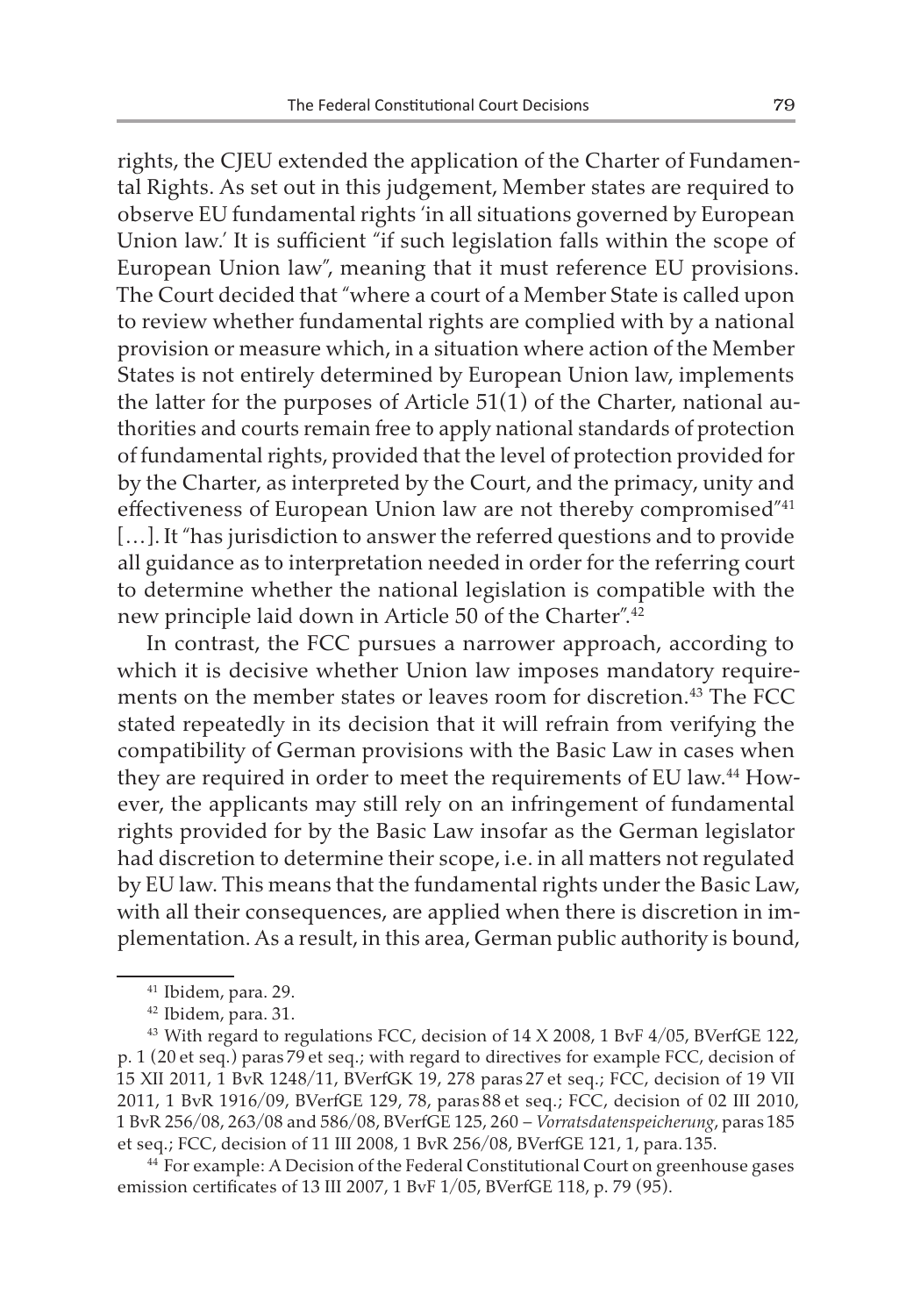according to Article  $1(3)$  of the Basic Law<sup>45</sup>, by fundamental rights under the Basic Law and must respect them. In the event of a possible violation, a constitutional complaint pursuant to Article 93(1) No. 4a of the Basic Law is admissible and the FCC thus has jurisdiction. On the other hand, the FCC does not exercise its jurisdiction in the area where Union law does not leave any room for discretion in implementation. In this case, German specialised courts must respect the fundamental rights of the Union when applying Union law and seek a preliminary ruling from the ECJ, as stipulated in Article 267 TFEU, on questions of interpretation. However, the FCC supplements the protection of fundamental rights at Union level through its case law. Due to the lack of individual legal protection outside the narrow limits of an action for annulment under Article 263 TFEU, the FCC classifies the ECJ as a lawful judge within the meaning of Article 101(1) of the Basic Law<sup>46</sup>.<sup>47</sup> Although Article 101(1) of the Basic Law itself does not constitute a fundamental right, a violation can be invoked by way of a constitutional complaint. So far, this approach has meant that a violation of the specialised courts' duty of request under 267 TFEU could be asserted before the FCC and the request to the ECJ could be enforced. Here, once again the scepticism of the FCC formulated in the '*Solange I'* decision with regard to the protection of fundamental rights at Union level is evident.

Nonetheless, it must be noted that the ECJ did not limit the legal scope of the Charter of Fundamental Rights only to cases where a Member State implements EU law, which would match the wording of Article 51.1 of the Charter of Fundamental Rights. The ECJ's approach is based on the aim of ensuring the unity and precedence of Union law against any adverse effects of differing national protection of fundamental rights, an objective which is legitimate from the point of view of Union law.

<sup>45</sup> Article 1.3 Basic Law: The following basic rights shall bind the legislature, the executive and the judiciary as directly applicable law.

<sup>46</sup> Article 101.1 Basic Law: Extraordinary courts shall not be allowed. No one may be removed from the jurisdiction of his lawful judge.

<sup>47</sup> FCC, decision of 22 X 1986, 2 BvR 197/83, BVerfGE 73, p. 339 (366 et seq.) – *Solange II*; FCC, decision of 31 V 1990, 2 BvL 12/88 and 13/88, 2 BvR 1436/87, BVerfGE 82, p. 159 (192) – *Absatzfonds*; FCC, decision of 06. VII 2010, 2 BvR 2661/06, BVerfGE 126, p. 286 (315) – *Honeywell*; FCC, decision of 25 I 2011 – 1 BvR 1741/09, BVerfGE 128, p. 157 (186 et seq.); FCC, decision of 19 VII 2011, 1 BvR 1916/09, BVerfGE 129, p. 78 (105); FCC, decision of 28 I 2014, 2 BvR 1561/12, 1562/12, 1563/12 and 1564/12, BVerfGE 135, 155, para. 177; established case-law.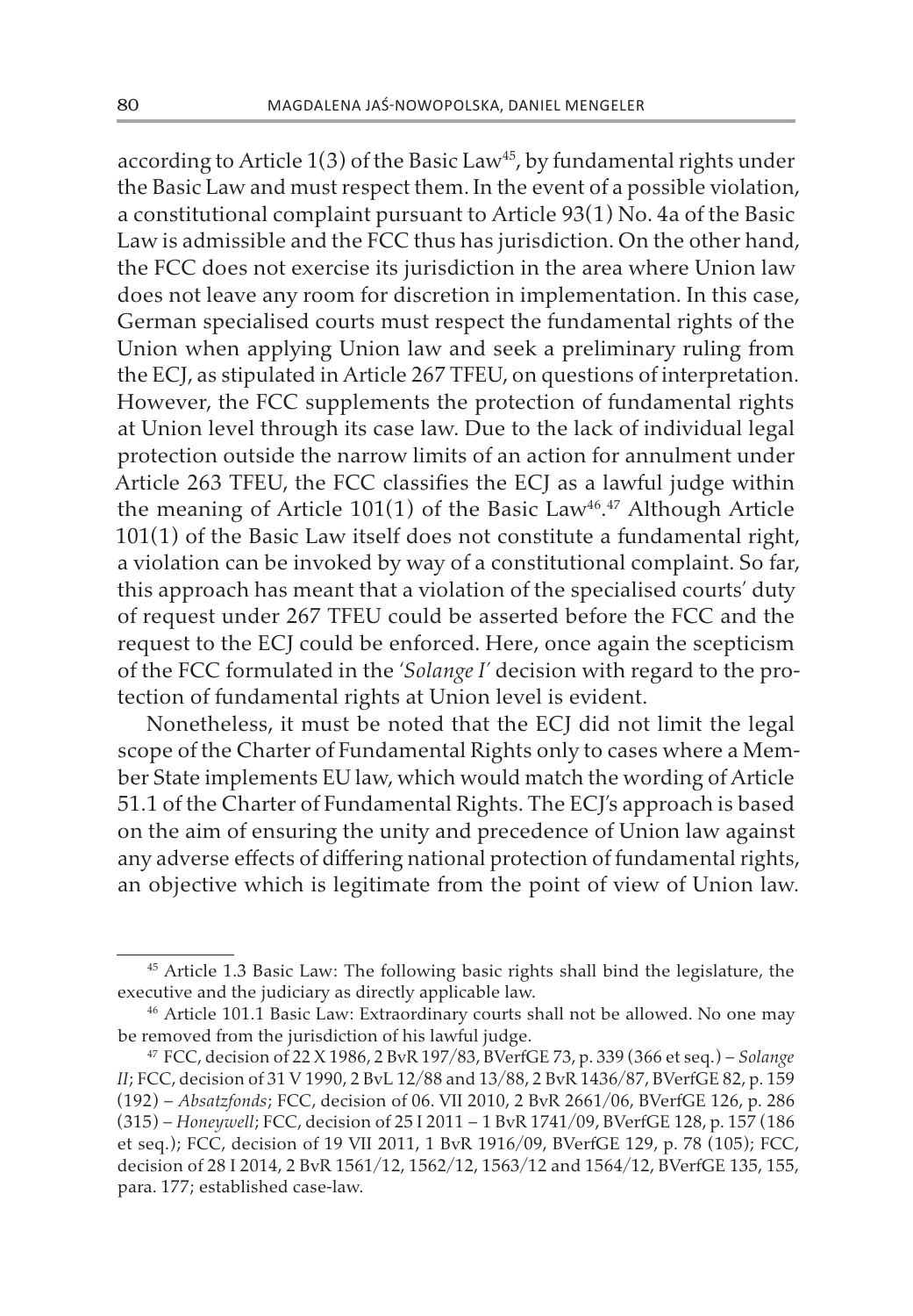It should be pointed out here that the FCC has criticised this ECJ judgment. In the judgment of 24 April 2013 (*Antiterrordateigesetz*), it stated, among other things, that: "[…]this decision must not be read in a way that would view it as an apparent ultra vires act or as if it endangered the protection and enforcement of the fundamental rights in the Member States (Art. 23 sec. 1 sentence 1 of the Basic Law) in a way that questioned the identity of the Basic Law's constitutional order […]. The decision must thus not be understood and applied in such a way that absolutely any connection of a provision's subject-matter to the merely abstract scope of Union law, or merely incidental effects on Union law, would be sufficient for binding the Member States by the Union's fundamental rights set forth in the EUCFR [...]".<sup>48</sup>

At this point it can be noted that up till now the fundamental rights of the Charter from the FCC perspective were applicable when Union law left no discretion for implementation. In a mirror image, the fundamental rights of the Basic Law were then applied when there was room for discretion in implementation. Against this background, the decisions on the right to be forgotten develop their historical significance.

### **3. 'Right to be forgotten I' and 'Right to be forgotten II' decisions**

On 27 November 2019, the German FCC published two decisions: '*Right to be forgotten I*' 49 and '*Right to be forgotten II*'.50 Both decisions concerned the issue of one's name being found in public reporting of past events. The cases provided an opportunity for the FCC to specify the standard of constitutional court review regarding the Basic Law's fundamental rights in the context of EU law.<sup>51</sup>

<sup>48</sup> FCC, decision of 24 IV 2013 – 1 BvR 1215/07, BVerfGE 133, 277 – *Antiterrordateigesetz*, para. 91.

<sup>49</sup> FCC, decision of 6 XI 2019, 1 BvR 16/13 – *Right to be Forgotten I*; According to the lack of translation of the judgment into English, the authors use the Press Release No. 83/2019 of 27 XI 2019: https://www.bundesverfassungsgericht.de/SharedDocs/ Pressemitteilungen/EN/2019/bvg19-083.html (accessed: 25 V 2020).

<sup>50</sup> FCC, decision of 6 XI 2019, 1 BvR 276/17 – *Right to be Forgotten II;* According to the lack of translation of the judgment into English, the authors use the Press Release No. 84/2019 of 27 XI 2019: https://www.bundesverfassungsgericht.de/SharedDocs/ Pressemitteilungen/EN/2019/bvg19-084.html (accessed: 25 V 2020).

<sup>51</sup> Point 1 in the Press Release in part key considerations of the Senate.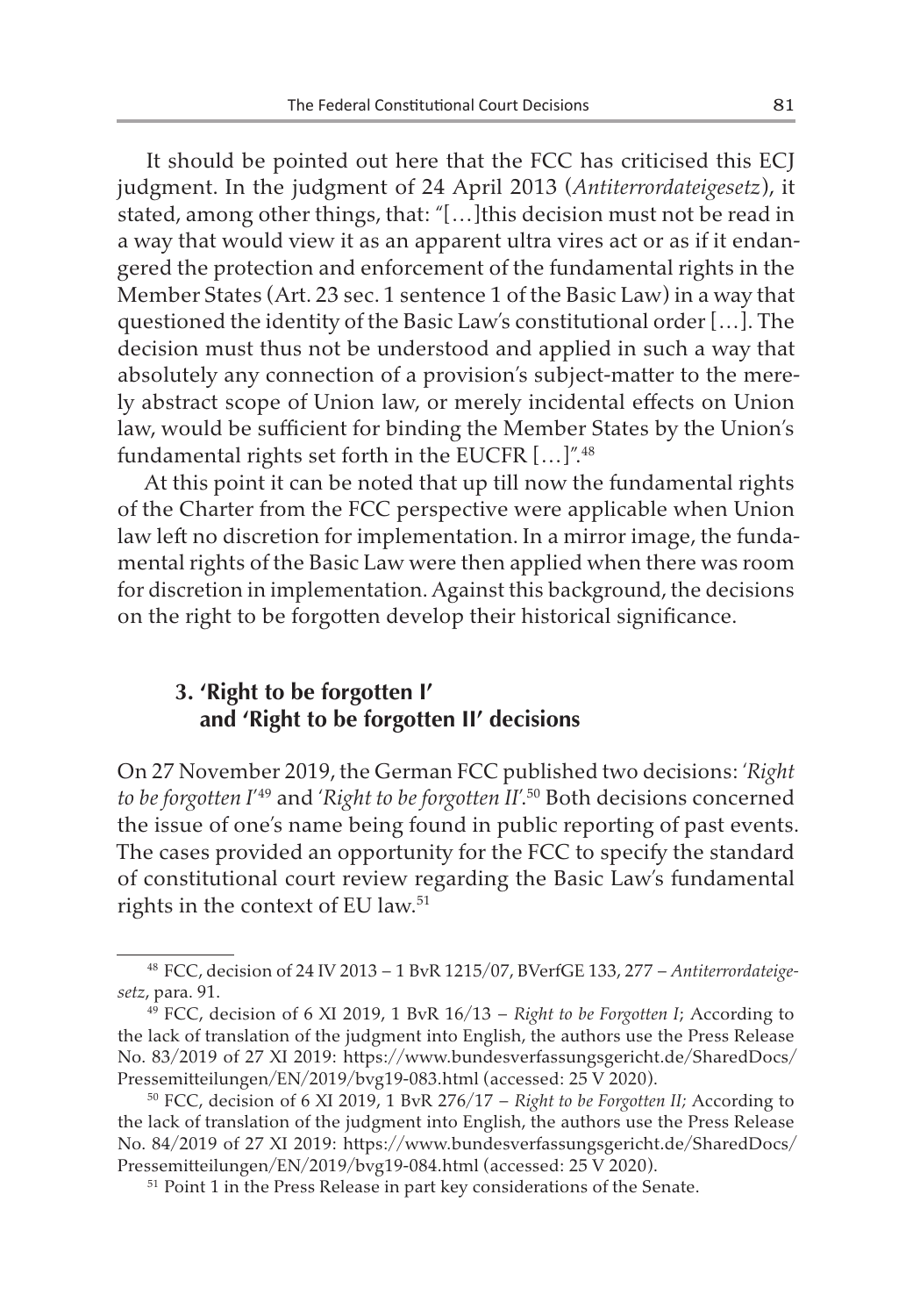It should be emphasized that the right to information, especially to data protection, is a legal matter that has been extensively developed in the context of Union law. Nevertheless, some freedom is left to the national legislator on certain issues. These decisions are not only interesting with regard to the protection of fundamental rights in the multi-level system, but also reveal complex tensions between German and European fundamental rights. It should also be noted that both cases address the relationship between the right to privacy and freedom of the press.

#### **3.1. Facts of the cases**

#### **3.1.1. '***Right to be forgotten I***' – background**

The '*Right to be forgotten I*' decision was based on a claim by the complainant, who had been sentenced to life imprisonment for a crime committed in 1981, after which he was released from prison in 2002. Various press articles about the crime and the trial had been published in the magazine 'DER SPIEGEL', available online since 1999. In 2009, after learning that the articles were still online, the complainant sent a cease-and-desist letter to the defendant without success. Afterwards, he lodged an action seeking to enjoin the defendant from propagating any information on the crime, containing the complainant's last name. The action was dismissed by the Federal Court of Justice (BGH). The complainant filed a constitutional complaint for violation of his general personality rights.

### **3.1.2. 'Right to be forgotten II' – background**

In January 2010, a segment of the TV show "Panorama" was aired titled "Dismissal: the dirty practices of employers", featuring an interview with the complainant in her capacity as CEO of a company. In the broadcast, the case of a dismissed employee was presented, and the complainant was accused of unfair treatment vis-à-vis that employee. In this case, the complainant objected to the display and linking of any segment of the TV documentary "Panorama" with the above-mentioned title by the search engine Google. The search engine operator refused the complainant's request to remove the TV show from search results. After that, the complainant lodged an action that was later dismissed by the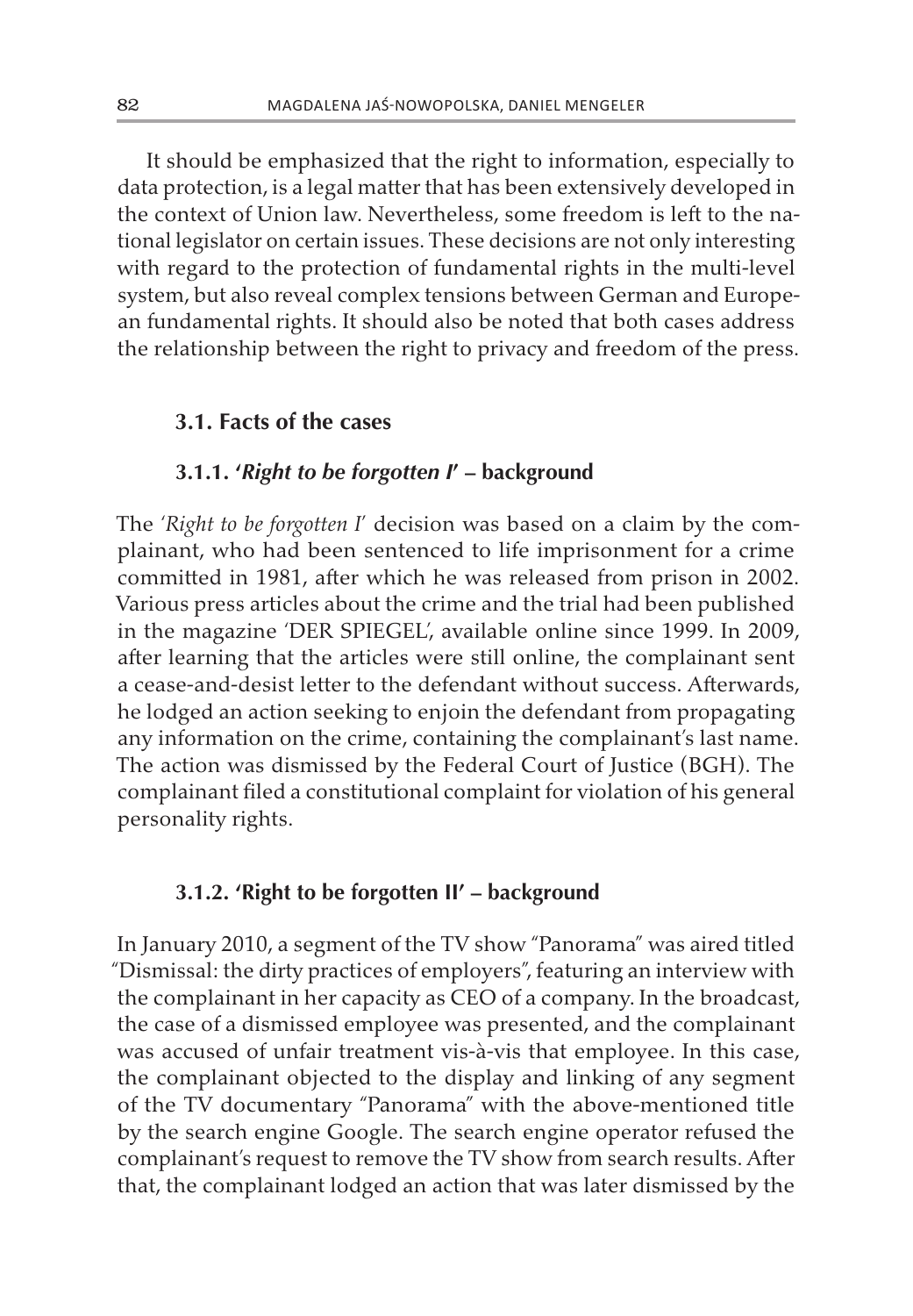Higher Regional Court(*Oberlandesgericht*). Subsequently, the complainant filed a constitutional complaint asserting a violation of her general personality rights and her right to informational self-determination.

#### **3.1.3. Key considerations of the Senate**

In the case "Right to be forgotten I," the First Senate of the FCC applied the fundamental rights enshrined in the Basic Law as its standard of review. The FCC held that claims for protection against the distribution of old press articles by means of an online archive must be reviewed by balancing the conflicting interests in fundamental rights. It should be noted that the legal dispute falls within the field of application of EU law.<sup>52</sup> But so-called media privilege also covered the challenged propagation of press articles, for which EU law grants Member States leeway to design. Therefore, the matter could not be decided by EU law alone. Although the FCC opted for the application of fundamental rights in this case, the reasoning has since changed. The court now recognizes the precedence of application of the fundamental rights under the Charter even when the German legislature has some discretion in the matter. However, there is a presumption that the protection afforded by the Charter is already guaranteed by the fundamental rights under the Basic Law, since the catalogues of fundamental rights of the Member States and the Charter of Fundamental Rights share a common tradition of fundamental rights.<sup>53</sup> The common tradition has its foundation in the European Convention on Human Rights, which in turn is referred to in Article 6.3 TEU, the preamble of the Charter and Articles 52(3) and 53 EU Charter of Fundamental Rights.54 For the Member States, the ECHR provides 'a common foundation for the protection of fundamental rights', which provides 'a relevant guideline for the interpretation of the Charter, drawing on the case-law of the ECtHR'.55 Several consequences follow from this. On the one hand, the fundamental rights under the Charter become even more important for the interpretation of the fundamental rights under the Basic Law. The Charter has 'to be taken into account as an interpretation guideline for

<sup>&</sup>lt;sup>52</sup> Namely the former Data Protection Directive 95/46/EC, now replaced by the General Data Protection Regulation, 2016/679.

<sup>53</sup> FCC, decision of 6 XI 2019, 1 BvR 16/13 – *Right to be Forgotten I*, paras 55 et seq.

<sup>54</sup> Ibidem, para. 57.

<sup>55</sup> Ibidem.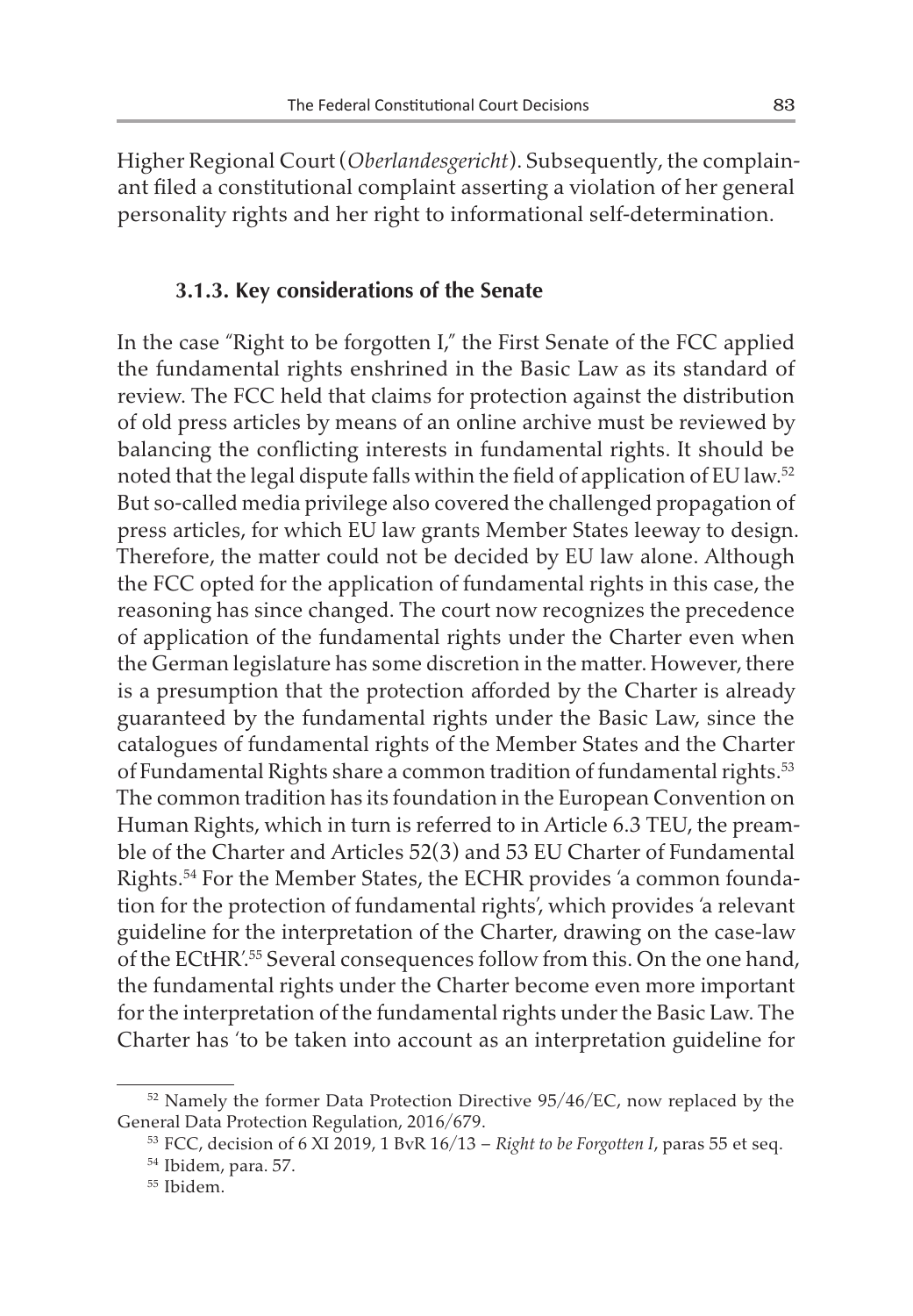the understanding of the guarantees of the Basic Law […]'.56 On the other hand, the fundamental rights under the Charter are now also applied when there is room for discretion in implementation and the Charter sets out additional fundamental rights guarantees which have no equivalent in the Basic Law.57 This follows from the general acceptance of the precedence of the Charter's fundamental rights as described above. At the same time, this means that in these contexts, a violation of the fundamental rights under the Charter is reviewed by the FCC. The main argument put forward in the decision is the responsibility with regard to European integration (*Integrationsverantwortung*)58 laid down in Article 23(1) Basic Law. The responsibility for integration demands active participation of the German constitutional organs in the process of European integration.<sup>59</sup> This means that under the openness to EU law under Art. 23 (1) Basic Law, the German state is not relieved of its responsibility in matters for which competences have been transferred to the EU. The Federal Constitutional Court must therefore, in particular, participate in the development of effective protection of fundamental rights in the multi-level system. Against this background, the FCC highlights that individuals have no direct access to the ECJ to assert a violation of EU fundamental rights in cases in which the ordinary courts apply EU Law.<sup>60</sup> In order to close this gap, the FCC elevates the EU Charter of Fundamental Rights to a standard of review in the constitutional complaint procedure. Following this decision, the term 'basic rights' within the meaning of the constitutional complaint under Article 93(1) No. 4a of the German Constitution now also includes the fundamental rights under the Charter, so that the constitutional complaint can be justified on the basis of a possible violation of the fundamental rights under the Charter.

The 'Right to be forgotten II' case, which concerns a legal dispute governed by legislation that is fully harmonized with EU law, refines this approach. In this case, the relevant standard of review does not derive from German basic rights, but solely from European fundamental rights. EU law takes precedence of application over the fundamental rights of

<sup>56</sup> Ibidem, para. 59.

<sup>57</sup> Ibidem, paras 69 et seq.

<sup>58</sup> FCC, decision of 30 VI 2009, 2 BvE 2/08 and 5/08, 2 BvR 1010/08, 1022/08, 1259/08 and 182/09, BVerfGE 123, p. 267 (351 et seq.) – *Lissabon.*

<sup>59</sup> FCC, decision of 6 XI 2019, 1 BvR 276/17 – *Right to be Forgotten II*, paras 42 et seq. and paras 53 et seq.

<sup>60</sup> Ibidem, paras 60 et seq.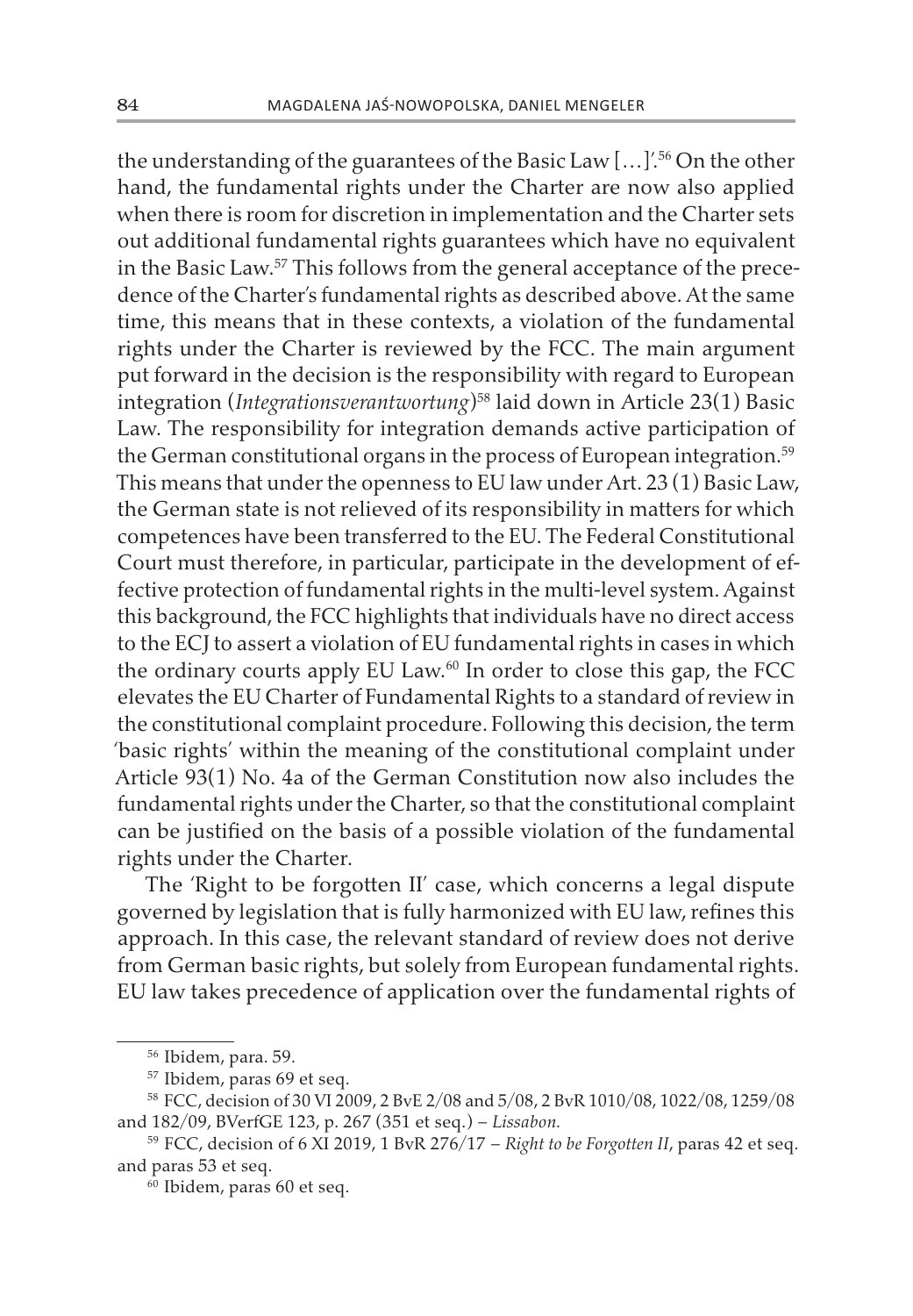the Basic Law.61 In this case, the First Senate of FCC decided to directly apply EU fundamental rights as the standard of review in constitutional complaint proceedings.

Another question that arose when dealing with fully harmonized EU law is whether German courts and authorities observed the requirements deriving from EU fundamental rights in that individual case. The FCC cannot entirely refrain from exercising a fundamental rights review and rather is called upon to ensure fundamental rights protection on the basis of EU fundamental rights. It should be emphasized that in European Union Law there is no constitutional complaint procedure (unlike in German Law). This means that if the EU fundamental rights are now reviewed by the FCC, they can thus themselves be the subject of a constitutional complaint under the Basic Law. The FCC explicitly condemns the previous approach, in which specialized courts were reviewed solely for a violation of their duty to submit a case under Article  $101(1)$  of the Basic Law.<sup>62</sup> The constitutional complaint rather requires 'a comprehensive review of fundamental rights […], which also includes the correct application of fundamental rights in individual cases'.63 The reasoning behind the ruling explicitly emphasizes the need for cooperation between the ECJ and the FCC in the field of fundamental rights.64 The application by the FCC of the fundamental rights under the Charter could therefore only be considered 'if the ECJ has already clarified its interpretation or […] is evident'.65 If this is not the case, the FCC considers itself to be a court of last instance within the meaning of Article 267 TFEU and therefore is obliged to make a submission to the ECJ.<sup>66</sup> In the case in question, following the approach described above, the Court resolved the case on the basis of the Charter. Having established that the relevant issues had already been decided by the  $ECJ^{67}$ and a procedure under Article 267 TFEU was therefore unnecessary, the Court weighed the right to respect for private and family life under Article 7 of the Charter and the fundamental right to the protection of personal data under Article 8 of the Charter against the freedom

<sup>&</sup>lt;sup>61</sup> Ibidem, Point 2 Key of considerations of the Senate.

<sup>62</sup> Ibidem, paras 64 et seq.

<sup>63</sup> Ibidem.

<sup>64</sup> Ibidem, paras 68 et seq.

<sup>65</sup> Ibidem, para. 70.

<sup>66</sup> Ibidem, para. 69.

<sup>67</sup> In particular, ECJ, judgement of 13 V 2014, Cs. C-131/12 – *Google Spain and Google*, EU:C:2014:317.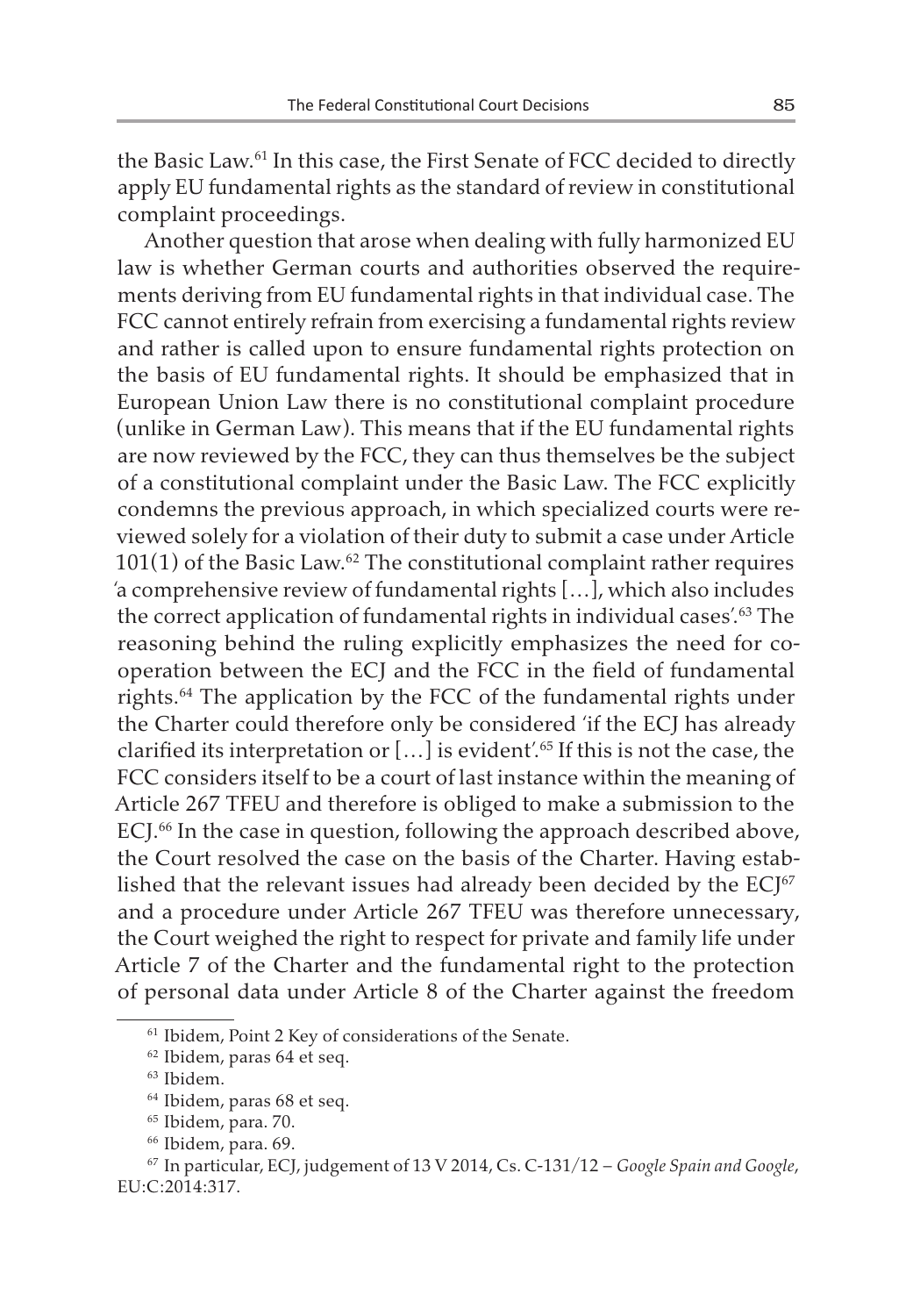of conducting business under Article 16 of the Charter and the right to freedom of expression under Article 11 of the Charter. The Federal Constitutional Court could not find any violation of fundamental rights, as the TV documentary "Panorama" and its availability on the Internet was a permissible use of fundamental rights.

These two judgments also answer the question of whether to apply the fundamental rights under the Basic Law or the rights under the Charter of Fundamental Rights of the European Union as the standard of review. The matter essentially hinges on the distinction between fully harmonized EU law and EU law that leaves room for discretion.

#### **Conclusions**

The two judgments – 'Right to be forgotten I' and 'Right to be forgotten II' – have a significant impact on doctrinal and procedural matters. With regard to doctrinal consequences, it should be noted that there is a new justification for the distinction between the applicability of European Union fundamental rights and fundamental rights under the German Constitution, although the previous distinction is still valid (scope for implementation decisive). The European fundamental rights and the German fundamental rights are not strictly separate from each other. Indeed, they are intertwined even when public authority in individual cases can only be measured against one of the catalogues of fundamental rights. The Court is clearly seeking to bring the catalogue of fundamental rights under the Basic Law closer to that enshrined in the Charter. In procedural matters, the recognition of the fundamental rights of the Charter as 'basic rights' within the meaning of Article 93(1) (4a) of the Basic Law is probably the most significant innovation. By making the institution of constitutional complaint available in matters related to fundamental rights under the Charter, the FCC ensures that the fundamental rights under the Charter will remain the subject of future decisions. This is also likely to have a lasting effect on case law in the area of fundamental rights.

It has to be emphasized that the 'Right to be forgotten II' judgment in particular has implications for the position of the Federal Constitutional Court. With the interpretation set out in the judgment, the German Constitutional Court empowers itself to shape the Union's fundamental rights and to apply them according to German doctrine. It should also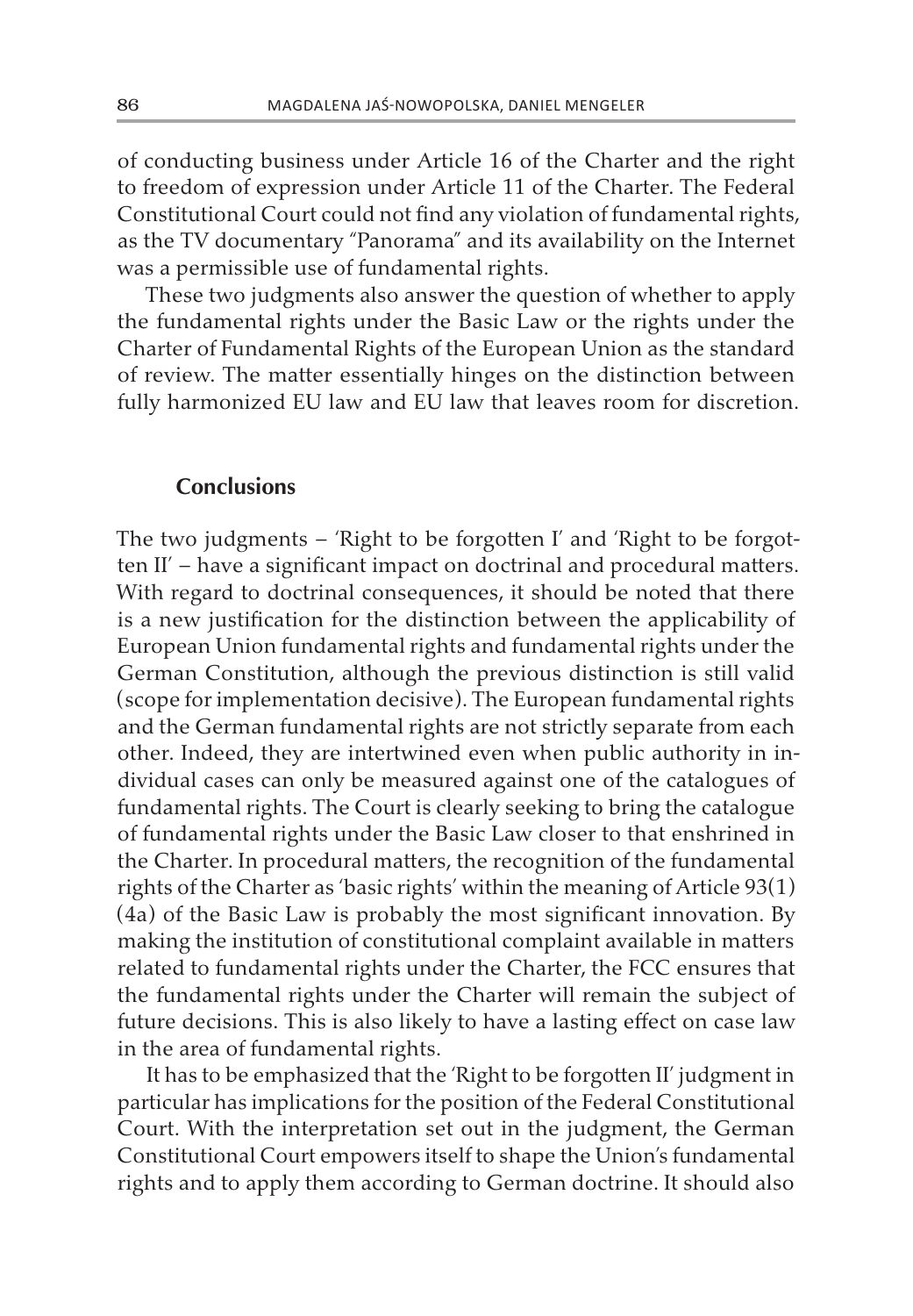be stressed that through the preliminary ruling procedure, the Federal Constitutional Court enters into a dialogue with the ECJ. But there is no list of cases in which the FCC had to submit questions to the ECJ. It might happen that many marginal cases will provoke debate as to whether the German Constitutional Court has decided a question in the area of EU fundamental rights, which has not been finally decided by the ECJ, meaning that the Federal Constitutional Court should have submitted such a question to the ECJ. The question which remains unanswered is: to what extent will the FCC make use of the preliminary ruling procedure to clarify questions of interpretation of the Charter by the ECJ?

But on the other hand, the preliminary ruling procedure allows the ECJ and the FCC to enter into a fruitful dialogue that can strengthen fundamental rights. The ECJ and national constitutional courts could use the dialogue to buttress the position of the fundamental rights against the aforementioned threats to freedom. The path taken in the 'Right to be forgotten I and II' decisions has great potential for effective common protection of fundamental rights in a multi-level system. It is to be hoped that the ECJ and the national constitutional courts will make constructive use of this potential.

#### **THE FEDERAL CONSTITUTIONAL COURT DECISIONS: "THE RIGHT** TO BE FORGOTTEN I" AND "THE RIGHT TO BE FORGOTTEN II" -**THE EXPECTATION OF INCREASED COOPERATION WITH THE CONCURRENT NEED TO MAINTAIN INDEPENDENCE**

#### **Summary**

The article discusses the decisions "Right to be forgotten I" and "Right to be forgotten II" of 6 November 2019 by the Federal Constitutional Court, which redefine the relationship of cooperation between the Federal Constitutional Court and the European Court of Justice in the area of fundamental rights. The Court has decided for the first time that where EU fundamental rights take precedence over German fundamental rights, the Court itself can directly review, on the basis of EU fundamental rights, the application of EU law by German authorities.

In the first part, the article presents the previous system, including the precedence of application of EU law and its exceptions (ultra-vires review; identity review), as well as the controversial question of the interpretation of Article 51 (1) of the Charter of Fundamental Rights, which is decisive for the applicability of the fundamental rights under the Charter. The focus is on the constitutional background of the German Basic Law for the protection of fundamental rights in the European multi-level system.